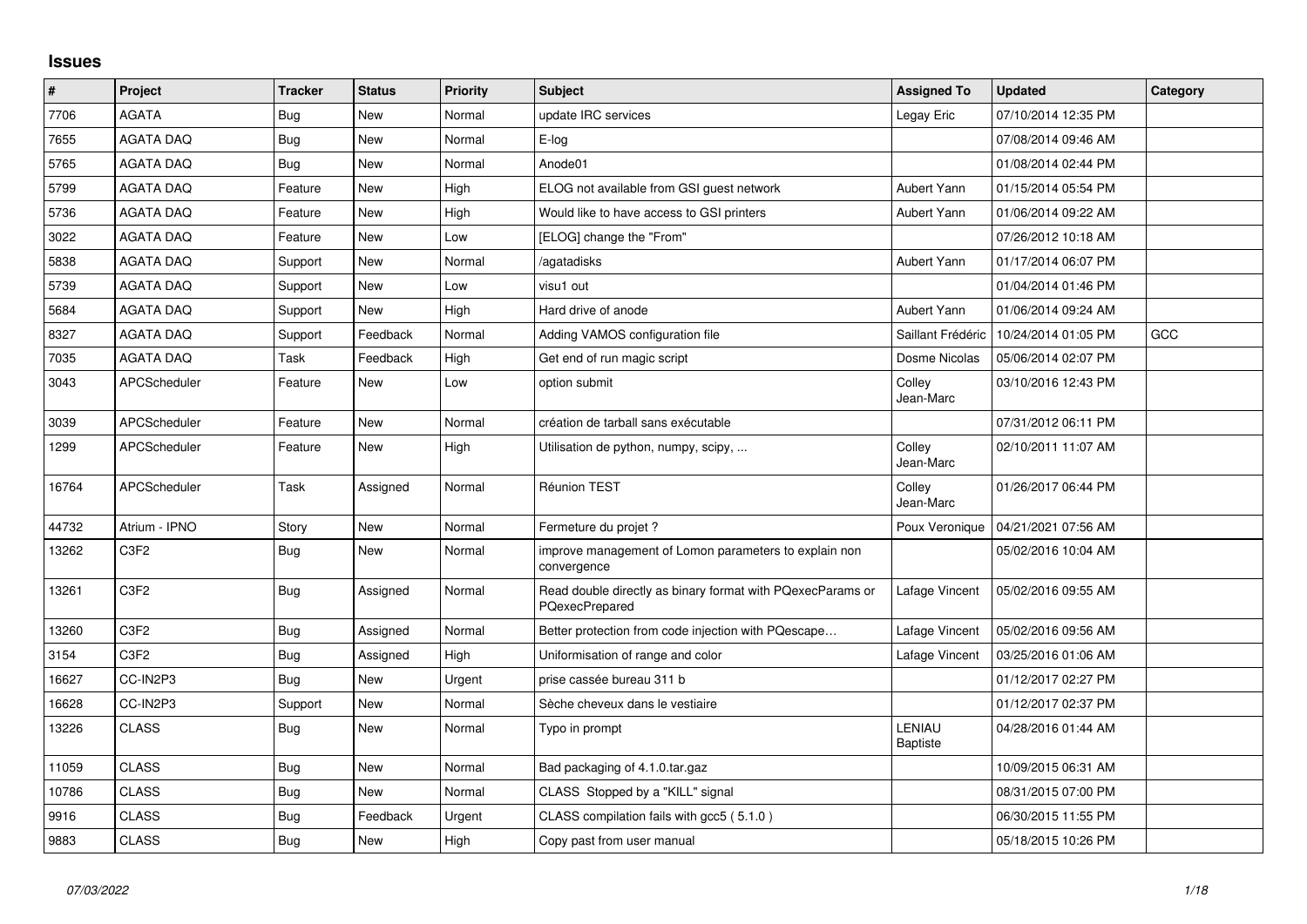| $\vert$ # | Project                              | <b>Tracker</b> | <b>Status</b> | <b>Priority</b> | <b>Subject</b>                                           | <b>Assigned To</b>                 | <b>Updated</b>      | Category |
|-----------|--------------------------------------|----------------|---------------|-----------------|----------------------------------------------------------|------------------------------------|---------------------|----------|
| 9784      | <b>CLASS</b>                         | <b>Bug</b>     | In progress   | Normal          | Wrong diagnosis                                          | <b>MOUGINOT</b><br>Baptiste        | 05/05/2015 02:21 PM |          |
| 6062      | <b>CLASS</b>                         | Bug            | <b>New</b>    | Normal          | FabricationPLant Parallelisation (in CLASS.cxx)          |                                    | 02/10/2014 11:59 AM |          |
| 10871     | <b>CLASS</b>                         | Feature        | New           | Normal          | Nominal Power                                            |                                    | 09/10/2015 05:27 PM |          |
| 10255     | <b>CLASS</b>                         | Feature        | New           | Normal          | Take into account Load Factor Evolution                  | <b>MOUGINOT</b><br><b>Baptiste</b> | 06/26/2015 11:33 AM |          |
| 10227     | <b>CLASS</b>                         | Feature        | <b>New</b>    | Immediate       | <b>MURE GUI</b>                                          | <b>MOUGINOT</b><br>Baptiste        | 06/23/2015 01:36 PM |          |
| 9790      | <b>CLASS</b>                         | Feature        | <b>New</b>    | High            | neutron & y Spectrum calculation                         |                                    | 04/29/2015 12:15 PM |          |
| 9789      | <b>CLASS</b>                         | Feature        | <b>New</b>    | Normal          | Multi Stream in EQM                                      |                                    | 04/29/2015 12:12 PM |          |
| 9788      | <b>CLASS</b>                         | Feature        | New           | Normal          | Multi Stream in FabricationPlant                         |                                    | 04/29/2015 12:10 PM |          |
| 9787      | <b>CLASS</b>                         | Feature        | New           | Normal          | Multi Stream in FabricationPlant/EQM                     |                                    | 04/29/2015 12:10 PM |          |
| 7385      | <b>CLASS</b>                         | Feature        | New           | High            | <b>GUI devellopment</b>                                  | LENIAU<br><b>Baptiste</b>          | 04/29/2015 12:15 PM |          |
| 7380      | <b>CLASS</b>                         | Feature        | <b>New</b>    | High            | ReactorFacility                                          | LENIAU<br>Baptiste                 | 06/11/2014 11:06 AM |          |
| 7379      | <b>CLASS</b>                         | Feature        | <b>New</b>    | Normal          | FrontEnd                                                 | <b>MOUGINOT</b><br><b>Baptiste</b> | 06/11/2014 11:05 AM |          |
| 6748      | <b>CLASS</b>                         | Feature        | <b>New</b>    | Normal          | Charger un parc présimulé à partir du .root              |                                    | 04/03/2014 11:36 AM |          |
| 5377      | <b>CLASS</b>                         | Feature        | New           | Low             | enrichment factory                                       |                                    | 10/21/2013 03:15 PM |          |
| 5376      | <b>CLASS</b>                         | Feature        | New           | Low             | Reactor batch creation                                   |                                    | 10/21/2013 03:14 PM |          |
| 5350      | <b>CLASS</b>                         | Feature        | New           | Low             | Set some quality criteria on Pu when building a MOX fuel |                                    | 10/22/2013 11:50 AM |          |
| 5329      | <b>CLASS</b>                         | Feature        | <b>New</b>    | Low             | Power density                                            |                                    | 10/14/2013 05:58 PM |          |
| 10065     | <b>CLASS</b>                         | Support        | New           | Normal          | Multi-Threading in CLASS                                 |                                    | 06/05/2015 11:30 AM |          |
| 11522     | <b>CLASS</b>                         | Task           | New           | Normal          | Separate the separation plant from the fabrication plant |                                    | 12/16/2015 10:22 AM |          |
| 8669      | <b>DCOD</b>                          | Bug            | <b>New</b>    | Normal          | error during compilation                                 |                                    | 12/05/2014 06:19 PM |          |
| 5592      | <b>DCOD</b>                          | <b>Bug</b>     | <b>New</b>    | Low             | environment test missing in ./configure                  |                                    | 11/29/2013 11:19 AM |          |
| 5462      | <b>DCOD</b>                          | <b>Bug</b>     | Feedback      | Low             | Cleaning tags                                            | Grave Xavier                       | 01/25/2018 09:25 AM |          |
| 8668      | <b>DCOD</b>                          | Feature        | New           | Normal          | filterdiff is missing                                    |                                    | 12/05/2014 06:17 PM |          |
| 8667      | <b>DCOD</b>                          | Feature        | New           | Normal          | uuid missing                                             |                                    | 12/05/2014 06:14 PM |          |
| 5503      | <b>DCOD</b>                          | Feature        | New           | Low             | test ada 2012 in ./configure                             |                                    | 11/13/2013 04:54 PM |          |
| 4937      | <b>DCOD</b>                          | Feature        | New           | Low             | Implement Hobbit/Zabbix scripts                          | Grave Xavier                       | 08/27/2013 11:19 AM |          |
| 4932      | <b>DCOD</b>                          | Task           | New           | Low             | DCOD testing                                             | Grave Xavier                       | 08/26/2013 03:35 PM |          |
| 5795      | Electronic Control and<br>Monitoring | <b>Bug</b>     | Feedback      | Normal          | Time out digitizer sever                                 | Pietri Stephane                    | 01/13/2014 10:32 AM |          |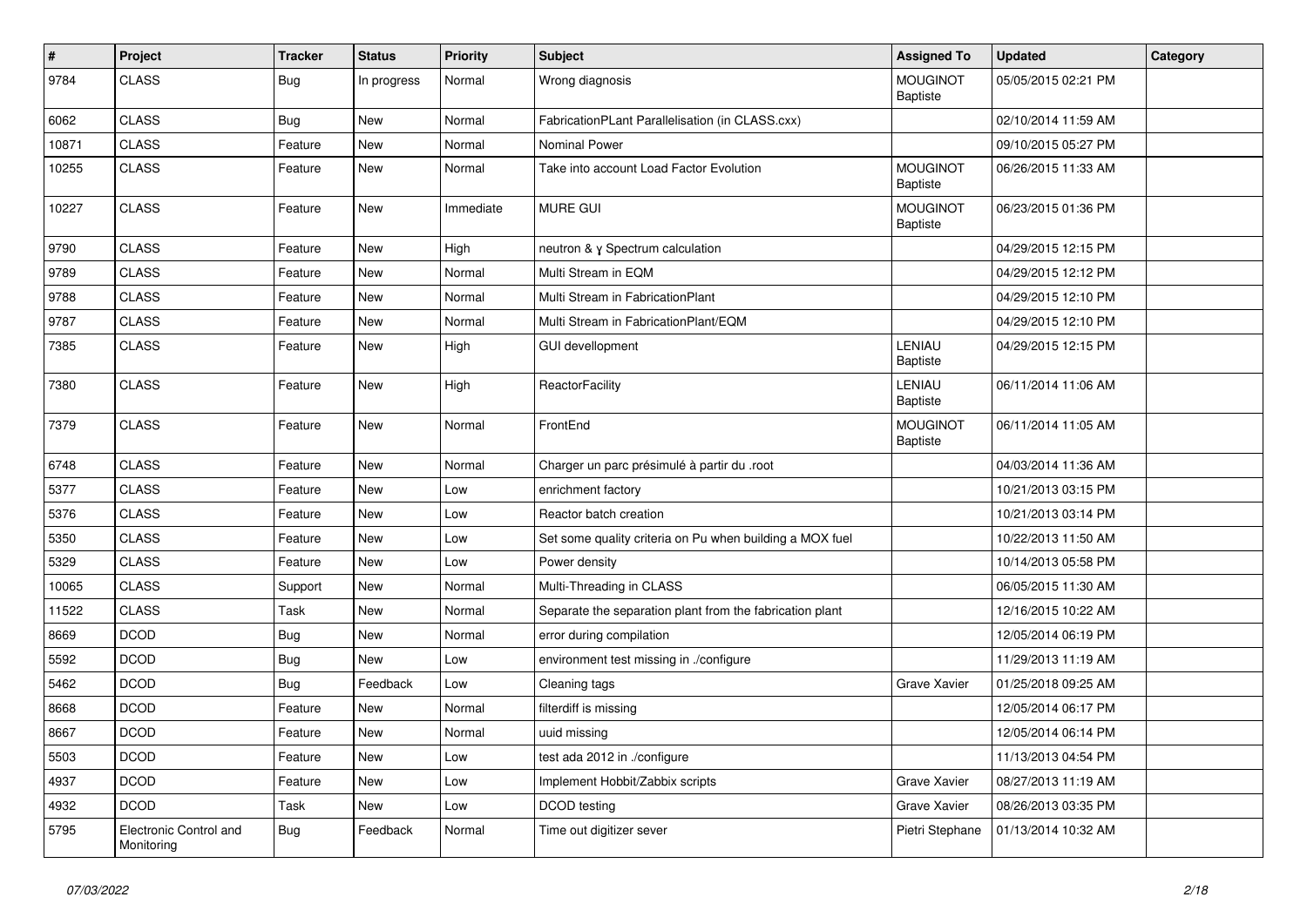| $\sharp$ | Project                              | <b>Tracker</b> | <b>Status</b> | <b>Priority</b> | <b>Subject</b>                                                  | <b>Assigned To</b>  | <b>Updated</b>      | Category                |
|----------|--------------------------------------|----------------|---------------|-----------------|-----------------------------------------------------------------|---------------------|---------------------|-------------------------|
| 5759     | Electronic Control and<br>Monitoring | Bug            | Feedback      | Normal          | bug checknarvalnodes 1                                          | Ralet Damian        | 01/17/2014 10:54 AM |                         |
| 5751     | Electronic Control and<br>Monitoring | Feature        | <b>New</b>    | Low             | buildcfg with some error message                                |                     | 01/06/2014 05:43 PM |                         |
| 5688     | Electronic Control and<br>Monitoring | Task           | <b>New</b>    | Low             | Mercurialiser configuration files                               | Legay Eric          | 12/19/2013 09:59 AM |                         |
| 113      | <b>ENX</b>                           | Bug            | Feedback      | High            | remove reference to T_Result constants                          | Legay Eric          | 05/16/2011 01:26 PM | Driver Generator        |
| 4184     | ENX                                  | Bug            | Feedback      | Normal          | fonctionnement ENX linux 64 bits avec gnat_pro-7.1.1            | Peyré Jean          | 06/11/2013 09:11 PM | <b>Drivers</b>          |
| 12993    | ENX                                  | <b>Bug</b>     | New           | Normal          | init.enx                                                        | Dosme Nicolas       | 03/30/2016 02:37 PM | <b>ENX Core</b>         |
| 5448     | ENX                                  | <b>Bug</b>     | <b>New</b>    | Normal          | configure enx                                                   |                     | 10/30/2013 10:31 AM | <b>ENX Core</b>         |
| 5447     | <b>ENX</b>                           | <b>Bug</b>     | New           | Low             | make distclean - DCOD                                           | Legay Eric          | 11/13/2013 04:05 PM | <b>ENX Core</b>         |
| 5144     | <b>ENX</b>                           | Bug            | Feedback      | Low             | ENX + P42 regression                                            | Legay Eric          | 10/02/2013 11:09 AM | <b>ENX Core</b>         |
| 3834     | ENX                                  | Bug            | New           | Low             | Removing data8 type for MM and MD                               |                     | 01/17/2013 06:08 PM | <b>ENX Core</b>         |
| 852      | ENX                                  | Feature        | <b>New</b>    | Low             | Better handling of exception in empty skeleton                  | Legay Eric          | 01/30/2013 03:58 PM | Driver Generator        |
| 5527     | ENX                                  | Feature        | <b>New</b>    | Low             | Named register list                                             |                     | 11/18/2013 05:30 PM | <b>Drivers</b>          |
| 8693     | ENX                                  | Feature        | New           | Normal          | sauver log_level                                                |                     | 12/09/2014 03:54 PM | <b>ENX Core</b>         |
| 4652     | <b>ENX</b>                           | Feature        | New           | Low             | rename appenders.ad[sb]                                         |                     | 06/13/2013 10:19 AM | <b>ENX Core</b>         |
| 2644     | ENX                                  | Feature        | <b>New</b>    | Low             | Que faire en cas de multiple connexion sans quit                |                     | 01/22/2013 05:04 PM | <b>ENX Core</b>         |
| 659      | <b>ENX</b>                           | Feature        | New           | Normal          | Gestion des arbres DOM                                          |                     | 01/16/2013 11:33 AM | <b>ENX Core</b>         |
| 656      | <b>ENX</b>                           | Feature        | <b>New</b>    | Low             | named register                                                  |                     | 01/30/2013 03:59 PM | <b>ENX Core</b>         |
| 42       | <b>ENX</b>                           | Feature        | New           | Urgent          | Module ID Handler                                               |                     | 06/05/2013 02:27 PM | <b>ENX Core</b>         |
| 5710     | ENX                                  | Support        | Assigned      | Low             | Documentation - Named function                                  | Dosme Nicolas       | 02/25/2014 04:58 PM |                         |
| 660      | <b>ENX</b>                           | Support        | <b>New</b>    | High            | Documentation                                                   | Legay Eric          | 05/27/2010 10:55 AM | Documentation           |
| 5572     | <b>ENX</b>                           | Support        | New           | Low             | Cleaning autorconf                                              | Legay Eric          | 11/25/2013 03:23 PM | <b>Driver Generator</b> |
| 5431     | <b>ENX</b>                           | Support        | <b>New</b>    | Low             | Cleaning compilation chain                                      | Legay Eric          | 10/29/2013 10:18 AM | <b>ENX Core</b>         |
| 3851     | ENX                                  | Task           | New           | Low             | [named register] Tagging new print                              |                     | 01/22/2013 05:04 PM | <b>ENX Core</b>         |
| 3833     | ENX                                  | Task           | New           | Low             | [named register] Modifying MD and MM command type               |                     | 01/17/2013 06:06 PM | <b>ENX Core</b>         |
| 3832     | <b>ENX</b>                           | Task           | <b>New</b>    | Low             | [named register] New control                                    |                     | 01/17/2013 06:04 PM | <b>ENX Core</b>         |
| 631      | ftsmonitor                           | Feature        | New           | Low             | History of a DN access                                          |                     | 10/22/2010 10:10 AM |                         |
| 5547     | G4IDS                                | Task           | New           | Normal          | [Three Body Decay]                                              | Sotty<br>Christophe | 11/22/2013 01:47 PM |                         |
| 5538     | G4IDS                                | Task           | New           | Normal          | [Config 2009-2012] MiniBall Efficiency                          | Sotty<br>Christophe | 11/20/2013 02:35 PM |                         |
| 5537     | G4IDS                                | Task           | New           | Low             | [Config 2009-2012] Estimated position of the implantation point | Sotty<br>Christophe | 11/20/2013 02:21 PM |                         |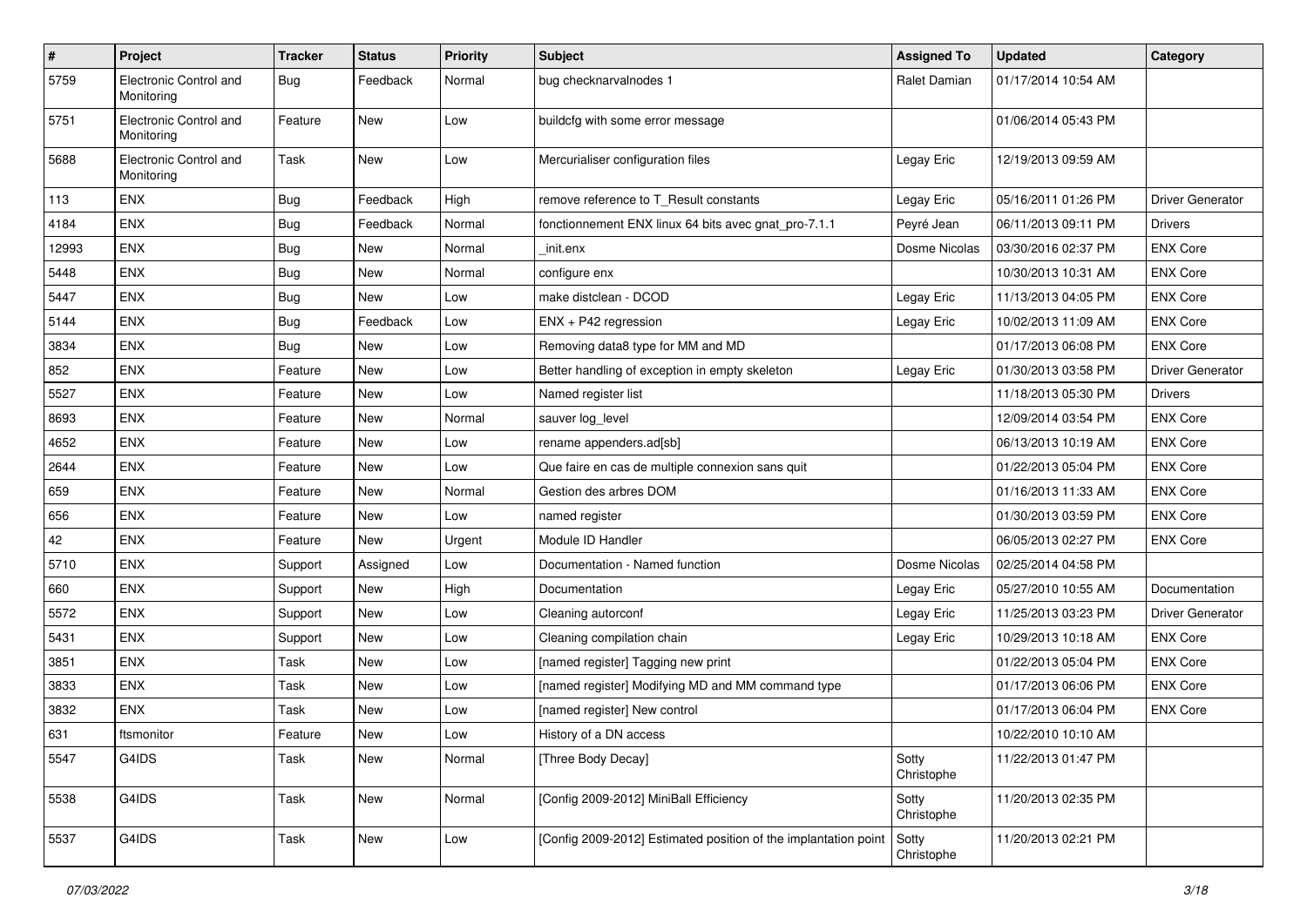| $\vert$ # | Project       | <b>Tracker</b> | <b>Status</b> | <b>Priority</b> | <b>Subject</b>                                                                                                 | <b>Assigned To</b>        | <b>Updated</b>      | Category |
|-----------|---------------|----------------|---------------|-----------------|----------------------------------------------------------------------------------------------------------------|---------------------------|---------------------|----------|
| 5536      | G4IDS         | Task           | New           | Low             | [Config 2009-2012] Gaussian-like vs Point-like source                                                          | Sotty<br>Christophe       | 11/20/2013 02:01 PM |          |
| 5535      | G4IDS         | Task           | <b>New</b>    | Normal          | [Config 2009-2012] Beta-"gamma (induced)" coincidences                                                         | Sotty<br>Christophe       | 11/20/2013 02:39 PM |          |
| 9528      | <b>IGOSat</b> | Task           | <b>New</b>    | Normal          | phases projet                                                                                                  |                           | 03/24/2015 03:58 PM |          |
| 9527      | <b>IGOSat</b> | Task           | <b>New</b>    | Normal          | (SAE / ODB) Réalisation de cartes électroniques pour le<br>satellite IGOSat                                    |                           | 03/24/2015 03:52 PM |          |
| 9526      | <b>IGOSat</b> | Task           | <b>New</b>    | Normal          | (SCI) Electronique d'acquisition de l'instrument Scintillateur                                                 |                           | 03/24/2015 03:50 PM |          |
| 9525      | <b>IGOSat</b> | Task           | New           | Normal          | (ODB / SCAO) Conception de la SCAO / Interfaçage avec<br><b>l'ODB</b>                                          |                           | 03/27/2015 10:11 AM |          |
| 9524      | <b>IGOSat</b> | Task           | <b>New</b>    | Normal          | (ODB) Logiciel de Vol                                                                                          |                           | 03/24/2015 03:41 PM |          |
| 9151      | <b>IGOSat</b> | Task           | New           | Normal          | (ODB) Code de simulation fonctionelle                                                                          |                           | 02/18/2015 05:13 PM |          |
| 9137      | <b>IGOSat</b> | Task           | <b>New</b>    | Normal          | (PRO) Phase C                                                                                                  |                           | 03/24/2015 03:58 PM |          |
| 9136      | <b>IGOSat</b> | Task           | <b>New</b>    | Normal          | (PRO) Phase B                                                                                                  |                           | 03/24/2015 03:58 PM |          |
| 9116      | <b>IGOSat</b> | Task           | Assigned      | Normal          | (STM) Conception mécanique                                                                                     |                           | 02/11/2015 03:43 PM |          |
| 9115      | <b>IGOSat</b> | Task           | Assigned      | Normal          | (SCI) Banc de test du scintillateur, simulations et estimation de<br>la dose reçue                             |                           | 02/11/2015 03:41 PM |          |
| 9111      | <b>IGOSat</b> | Task           | Assigned      | Normal          | (TEL) Mise en oeuvre de la carte de télécommunication                                                          |                           | 03/24/2015 03:36 PM |          |
| 9109      | <b>IGOSat</b> | Task           | Assigned      | Normal          | (SYS) Ingénierie système                                                                                       |                           | 02/11/2015 02:05 PM |          |
| 9108      | <b>IGOSat</b> | Task           | Assigned      | Normal          | (SCA) Modélisation de la boucle de contrôle SCAO                                                               |                           | 02/11/2015 02:00 PM |          |
| 9103      | <b>IGOSat</b> | Task           | Assigned      | Normal          | (SCI) Banc de test du scintillateur                                                                            |                           | 02/10/2015 06:48 PM |          |
| 9102      | <b>IGOSat</b> | Task           | Assigned      | Normal          | (SOL) Conception de la station sol                                                                             |                           | 02/10/2015 06:48 PM |          |
| 9101      | <b>IGOSat</b> | Task           | Assigned      | Normal          | (STM) Réalisation d'un modèle structurel et thermique                                                          |                           | 02/10/2015 06:48 PM |          |
| 9100      | <b>IGOSat</b> | Task           | Assigned      | Normal          | (SAE) Réalisation d'un banc de test du système d'alimentation<br>électrique                                    |                           | 02/10/2015 06:48 PM |          |
| 9099      | <b>IGOSat</b> | Task           | In progress   | Normal          | (PRO) Phase A                                                                                                  |                           | 03/24/2015 03:58 PM |          |
| 9098      | <b>IGOSat</b> | Task           | Assigned      | Normal          | (SCA) Capteurs d'attitude et Banc de Contrôle                                                                  |                           | 02/11/2015 01:57 PM |          |
| 44518     | IN2P3-Forge   | <b>Bug</b>     | In progress   | High            | find-user dialog much slower since migration                                                                   | <b>ROUET</b><br>Jean-René | 05/05/2021 02:28 PM |          |
| 36236     | IN2P3-Forge   | Support        | New           | High            | Synchronisation demandée pour un serveur Mercurial                                                             |                           | 04/13/2021 09:07 AM |          |
| 35994     | IN2P3-Forge   | Support        | New           | Normal          | Synchronisation demandée pour un serveur Mercurial                                                             |                           | 01/11/2019 03:10 PM |          |
| 9491      | JEM-EUSO      | Support        | New           | Normal          | I need to access also to AWG Euso balloon documents                                                            |                           | 03/18/2015 03:36 PM |          |
| 7641      | KickSlot      | Feature        | In progress   | Normal          | Procédure perte mot de passe                                                                                   | Flieller Cyril            | 09/04/2014 02:55 PM |          |
| 48757     | LabInvent     | Feature        | New           | Immediate       | *** F -<br>DIVERS TODO (à dispatcher)                                                                          | Pallier Etienne           | 01/19/2022 04:12 PM |          |
| 47957     | LabInvent     | Feature        | New           | Normal          | *** F - ENTITY - Les GROUPES (de User ou Materiel) :<br>Thématique, Métier, Projet, Site (+ Pole ou Service ?) |                           | 12/13/2021 11:12 AM |          |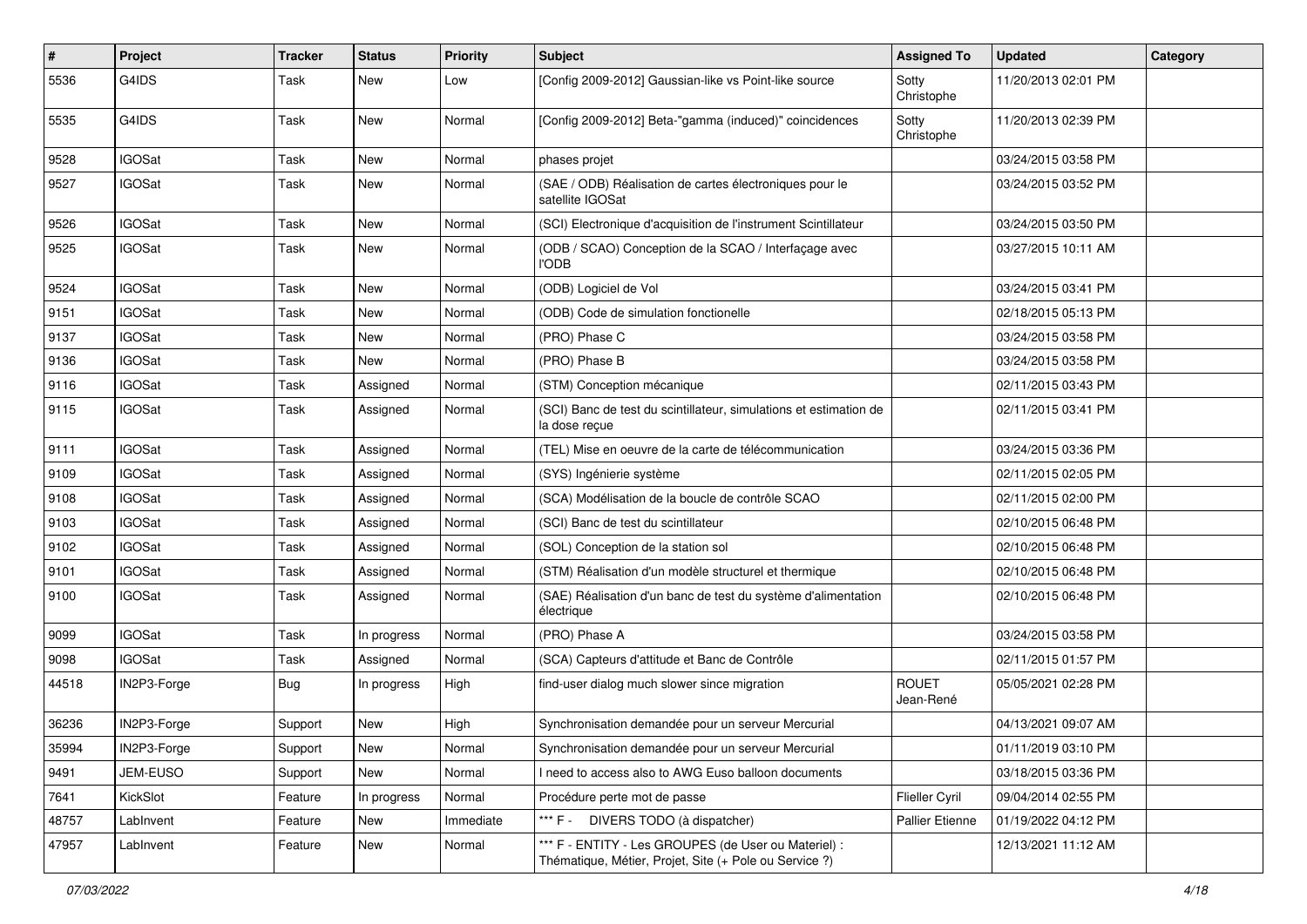| #     | Project   | <b>Tracker</b> | <b>Status</b> | <b>Priority</b> | <b>Subject</b>                                                              | <b>Assigned To</b> | <b>Updated</b>      | Category |
|-------|-----------|----------------|---------------|-----------------|-----------------------------------------------------------------------------|--------------------|---------------------|----------|
| 47951 | LabInvent | Feature        | New           | Normal          | *** F - Etiquettes & Imprimantes                                            |                    | 11/30/2021 01:42 PM |          |
| 47932 | LabInvent | Feature        | New           | Normal          | *** F - DOC (documentation)                                                 |                    | 11/30/2021 01:10 PM |          |
| 47921 | LabInvent | Feature        | New           | Immediate       | *** F - Framework CakePhp                                                   |                    | 12/02/2021 04:45 PM |          |
| 47895 | LabInvent | Feature        | <b>New</b>    | Normal          | *** F - ENTITY - Documents attachés (à Materiel ou Suivi)                   |                    | 12/13/2021 11:09 AM |          |
| 47875 | LabInvent | Feature        | New           | Urgent          | *** F - ENTITY GÉNÉRIQUE - Actions & Vues génériques (&<br>Refactorisation) |                    | 12/01/2021 11:21 AM |          |
| 47869 | LabInvent | Feature        | <b>New</b>    | Normal          | *** F - Tests                                                               |                    | 12/06/2021 02:28 PM |          |
| 47866 | LabInvent | Feature        | New           | Urgent          | *** F - Installation                                                        |                    | 12/13/2021 11:08 AM |          |
| 47865 | LabInvent | Feature        | New           | Normal          | *** F - Configuration générale                                              |                    | 12/13/2021 11:06 AM |          |
| 47864 | LabInvent | Feature        | <b>New</b>    | Normal          | *** F - ENTITY - Autres                                                     |                    | 11/30/2021 12:57 PM |          |
| 47863 | LabInvent | Feature        | New           | High            | *** F - ENTITY - Users                                                      |                    | 11/30/2021 03:43 PM |          |
| 47862 | LabInvent | Feature        | <b>New</b>    | Normal          | *** F - ENTITY - Prets (de Materiel)                                        |                    | 12/13/2021 11:10 AM |          |
| 47861 | LabInvent | Feature        | New           | Urgent          | *** F - ENTITY - Suivis (de Materiel ou User)                               |                    | 12/13/2021 11:10 AM |          |
| 47860 | LabInvent | Feature        | <b>New</b>    | Immediate       | *** F - ENTITY - Materiels                                                  |                    | 01/19/2022 03:51 PM |          |
| 48758 | LabInvent | <b>Task</b>    | <b>New</b>    | Immediate       | Modifs demandées par C. Feugeade le 18/1/22                                 | Pallier Etienne    | 01/19/2022 04:22 PM |          |
| 48223 | LabInvent | Task           | New           | Normal          | instance perso (docker)                                                     |                    | 12/13/2021 11:08 AM |          |
| 48222 | LabInvent | <b>Task</b>    | New           | Normal          | (NEW func) Gérer Suivi d'un User                                            |                    | 12/13/2021 10:39 AM |          |
| 48005 | LabInvent | Task           | New           | Normal          | <b>Bugfix toutes les Deprecated Errors</b>                                  |                    | 12/06/2021 02:37 PM |          |
| 47966 | LabInvent | Task           | <b>New</b>    | Normal          | Ajouter test Commande (avec devis joint)                                    |                    | 11/30/2021 04:17 PM |          |
| 47962 | LabInvent | Task           | <b>New</b>    | Urgent          | (IRAP only) re-install inventirap avec php7                                 |                    | 11/30/2021 03:17 PM |          |
| 47960 | LabInvent | Task           | New           | Immediate       | <b>CHAMPS</b>                                                               |                    | 01/19/2022 03:51 PM |          |
| 47959 | LabInvent | Task           | New           | Normal          | *** F - ENTITY - Fournisseurs                                               |                    | 11/30/2021 12:57 PM |          |
| 47958 | LabInvent | Task           | <b>New</b>    | Normal          | delete (generic)                                                            |                    | 11/30/2021 12:47 PM |          |
| 47954 | LabInvent | Task           | New           | Normal          | 1 - CREATED                                                                 |                    | 11/30/2021 01:27 PM |          |
| 47953 | LabInvent | <b>Task</b>    | <b>New</b>    | Normal          | 2a - TOBEORDERED (optionnel)                                                |                    | 11/30/2021 01:27 PM |          |
| 47952 | LabInvent | Task           | New           | High            | Ecran d'accueil à restructurer                                              |                    | 11/30/2021 03:43 PM |          |
| 47950 | LabInvent | Task           | New           | Normal          | DB complète à mettre à jour                                                 |                    | 11/30/2021 12:26 PM |          |
| 47947 | LabInvent | Task           | <b>New</b>    | High            | docker only                                                                 |                    | 12/13/2021 11:07 AM |          |
| 47946 | LabInvent | Task           | New           | Normal          | classic only                                                                |                    | 12/03/2021 09:50 AM |          |
| 47945 | LabInvent | Task           | <b>New</b>    | Normal          | ALL                                                                         |                    | 11/30/2021 12:23 PM |          |
| 47942 | LabInvent | Task           | <b>New</b>    | High            | index (generic)                                                             |                    | 11/30/2021 03:48 PM |          |
| 47937 | LabInvent | Task           | New           | High            | Read (index & view) (generic ?)                                             |                    | 11/30/2021 03:48 PM |          |
| 47936 | LabInvent | Task           | New           | High            | 3-4 - TBO & ARCHIVED                                                        |                    | 11/30/2021 03:43 PM |          |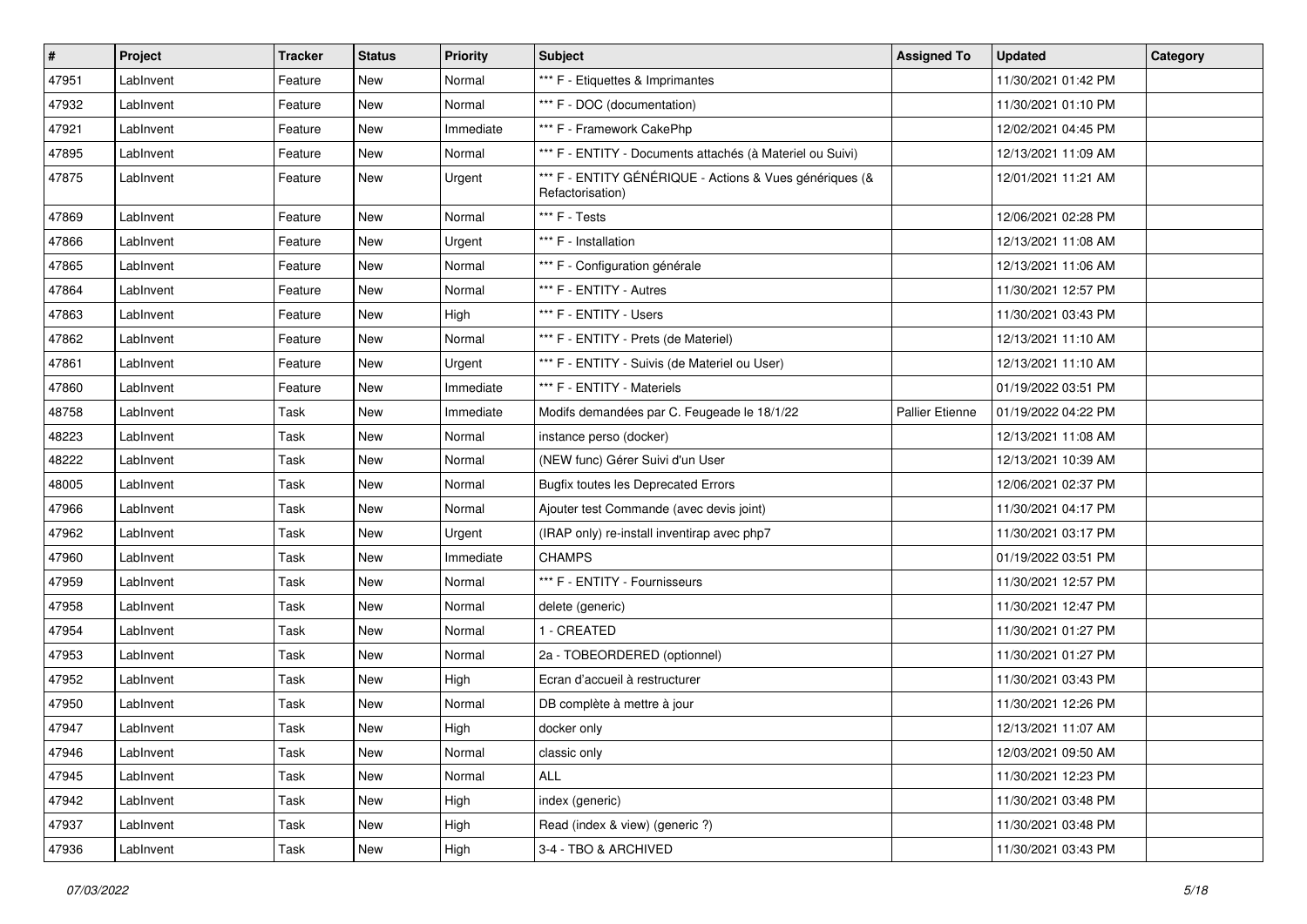| $\vert$ # | <b>Project</b> | <b>Tracker</b> | <b>Status</b> | <b>Priority</b> | <b>Subject</b>                                                                            | <b>Assigned To</b> | <b>Updated</b>      | Category |
|-----------|----------------|----------------|---------------|-----------------|-------------------------------------------------------------------------------------------|--------------------|---------------------|----------|
| 47935     | LabInvent      | Task           | <b>New</b>    | Normal          | 2b - VALIDATED                                                                            |                    | 11/30/2021 01:27 PM |          |
| 47934     | LabInvent      | Task           | New           | High            | LIFECYCLE (Status) : CREATED => (TBO) => VALIDATED =><br>$TBA \equiv > ARCHIVED$          |                    | 11/30/2021 03:43 PM |          |
| 47930     | LabInvent      | Task           | New           | Normal          | *** F - ENTITY - QrCode                                                                   |                    | 11/30/2021 01:26 PM |          |
| 47927     | LabInvent      | Task           | New           | High            | A gérer via fichier conf YAML                                                             |                    | 11/30/2021 03:47 PM |          |
| 47926     | LabInvent      | Task           | <b>New</b>    | High            | Instance DEMO docker - à installer sur hyp2 puis sur VM<br>pweb3                          |                    | 12/13/2021 11:07 AM |          |
| 47925     | LabInvent      | Task           | New           | Normal          | (après cakephp v4) Passer à Php 8                                                         |                    | 11/30/2021 11:48 AM |          |
| 47924     | LabInvent      | Task           | <b>New</b>    | Normal          | (après 3.9) Passer à v4                                                                   |                    | 11/30/2021 11:48 AM |          |
| 47922     | LabInvent      | Task           | New           | Immediate       | Passer directement à v3.LAST (3.10.1)                                                     |                    | 12/02/2021 04:45 PM |          |
| 47914     | LabInvent      | Task           | <b>New</b>    | High            | index (generic)                                                                           |                    | 11/30/2021 03:50 PM |          |
| 47913     | LabInvent      | Task           | <b>New</b>    | Normal          | ROLES (profils)                                                                           |                    | 11/30/2021 01:39 PM |          |
| 47912     | LabInvent      | Task           | New           | High            | (VUE) Elements et Helper                                                                  |                    | 11/30/2021 03:51 PM |          |
| 47911     | LabInvent      | Task           | <b>New</b>    | Normal          | Create/Update (add_edit generic)                                                          |                    | 11/30/2021 11:04 AM |          |
| 47907     | LabInvent      | Task           | New           | Normal          | *** F - Config YAML (champs materiels) : champs obligatoires,<br>recommandés, ou readonly |                    | 11/30/2021 01:25 PM |          |
| 47906     | LabInvent      | Task           | New           | Urgent          | Champs virtuels                                                                           |                    | 11/30/2021 03:50 PM |          |
| 47905     | Lablnvent      | Task           | New           | Urgent          | Read (index & view) (generic)                                                             |                    | 12/01/2021 11:21 AM |          |
| 47903     | LabInvent      | Task           | <b>New</b>    | Urgent          | Rappels automatiques pour les suivis récurrents (périodiques)                             |                    | 12/01/2021 11:17 AM |          |
| 47901     | LabInvent      | Task           | <b>New</b>    | Urgent          | Read (view & index)                                                                       |                    | 12/01/2021 11:17 AM |          |
| 47899     | LabInvent      | Task           | New           | Urgent          | view (generic)                                                                            |                    | 12/01/2021 11:21 AM |          |
| 47897     | LabInvent      | Task           | <b>New</b>    | High            | *** F - Stats (Users)                                                                     |                    | 11/30/2021 03:48 PM |          |
| 47893     | LabInvent      | Task           | <b>New</b>    | Normal          | Views                                                                                     |                    | 11/30/2021 01:21 PM |          |
| 47890     | LabInvent      | Task           | <b>New</b>    | High            | Commander (demande achat)                                                                 |                    | 01/19/2022 03:48 PM |          |
| 47889     | LabInvent      | Task           | <b>New</b>    | Normal          | Changer statut - setStatusTo*()                                                           |                    | 11/30/2021 01:19 PM |          |
| 47886     | LabInvent      | Task           | New           | Urgent          | Notifications                                                                             |                    | 11/30/2021 03:45 PM |          |
| 47885     | LabInvent      | Task           | <b>New</b>    | Normal          | filtrage (voir formulaire index)                                                          |                    | 11/30/2021 01:30 PM |          |
| 47884     | LabInvent      | Task           | <b>New</b>    | High            | partitionnement par Site (besoin IP2I/LMA)                                                |                    | 11/30/2021 03:43 PM |          |
| 47883     | LabInvent      | Task           | New           | Normal          | formulaire de recherche multi-critères                                                    |                    | 11/30/2021 01:30 PM |          |
| 47882     | LabInvent      | Task           | New           | High            | Delete - delete                                                                           |                    | 11/30/2021 03:42 PM |          |
| 47881     | LabInvent      | Task           | New           | High            | Read - view                                                                               |                    | 11/30/2021 03:42 PM |          |
| 47880     | LabInvent      | Task           | New           | Normal          | Read - index                                                                              |                    | 11/30/2021 01:16 PM |          |
| 47879     | LabInvent      | Task           | New           | High            | Create/Update - add_edit                                                                  |                    | 11/30/2021 03:42 PM |          |
| 47878     | LabInvent      | Task           | New           | High            | Autres                                                                                    |                    | 11/30/2021 03:44 PM |          |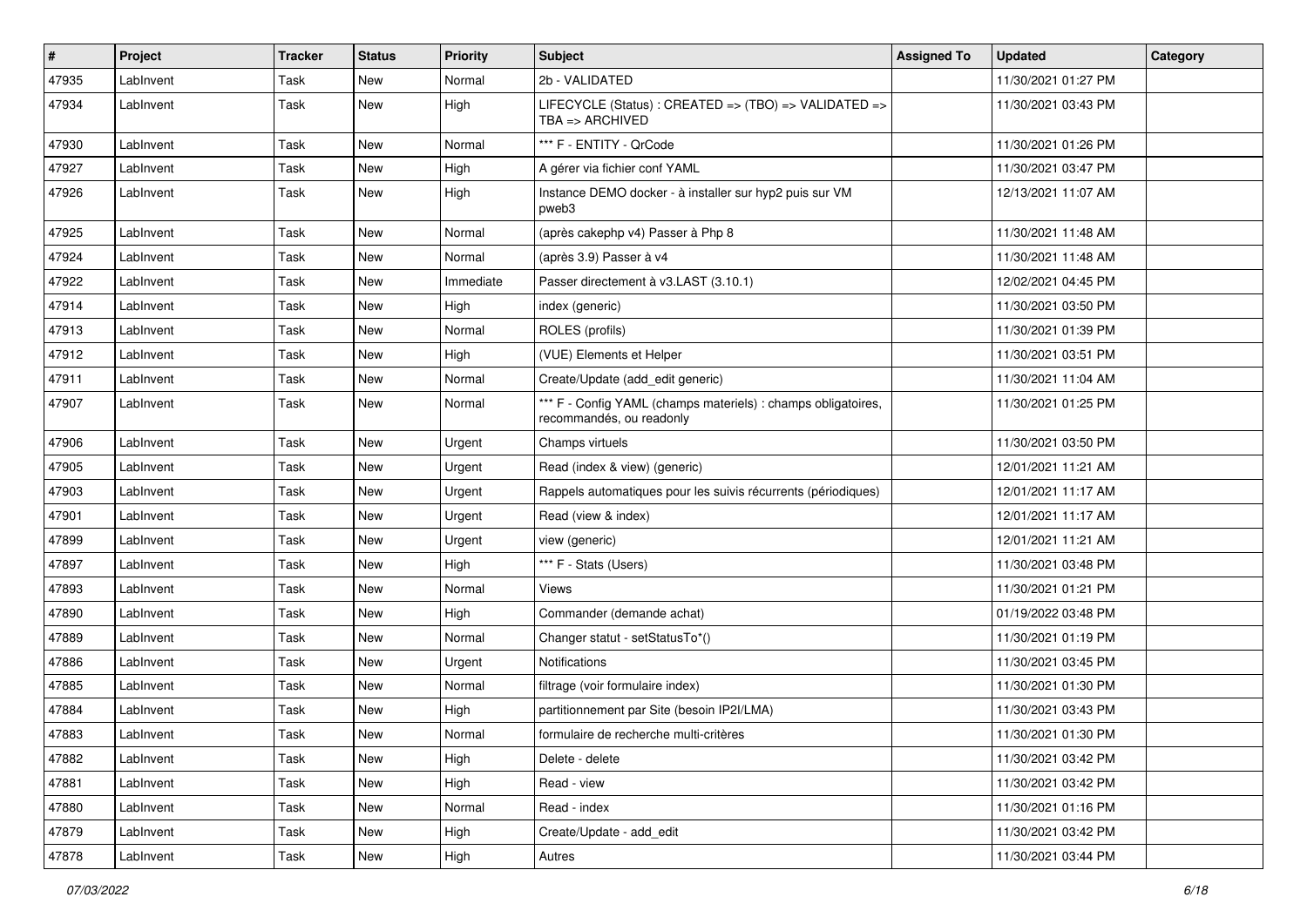| $\vert$ # | Project   | <b>Tracker</b> | <b>Status</b> | <b>Priority</b> | Subject                                                                                                                   | <b>Assigned To</b> | <b>Updated</b>      | Category                      |
|-----------|-----------|----------------|---------------|-----------------|---------------------------------------------------------------------------------------------------------------------------|--------------------|---------------------|-------------------------------|
| 47877     | LabInvent | Task           | New           | High            | find (search)                                                                                                             |                    | 11/30/2021 03:43 PM |                               |
| 47876     | LabInvent | Task           | <b>New</b>    | High            | CRUD                                                                                                                      |                    | 11/30/2021 03:42 PM |                               |
| 47874     | LabInvent | Task           | New           | Urgent          | <b>Stats</b>                                                                                                              |                    | 11/30/2021 03:44 PM |                               |
| 47873     | LabInvent | Task           | <b>New</b>    | Normal          | Model (Entity & Table)                                                                                                    |                    | 12/01/2021 09:37 AM |                               |
| 47872     | LabInvent | Task           | New           | High            | <b>Actions &amp; Vues</b>                                                                                                 |                    | 11/30/2021 03:42 PM |                               |
| 47871     | LabInvent | Task           | <b>New</b>    | Normal          | Autorisations                                                                                                             |                    | 11/30/2021 01:29 PM |                               |
| 47870     | LabInvent | Task           | <b>New</b>    | Normal          | Tests (Materiels)                                                                                                         |                    | 11/30/2021 03:38 PM |                               |
| 47868     | LabInvent | Task           | <b>New</b>    | Normal          | *** F - Super Entité (AppController, AppTable)                                                                            |                    | 11/30/2021 01:34 PM |                               |
| 47867     | LabInvent | Task           | <b>New</b>    | High            | *** F - Autorisations (Users)                                                                                             |                    | 11/30/2021 03:47 PM |                               |
| 35692     | Lavoisier | Bug            | <b>New</b>    | Normal          | namespace not removed for a given use-case                                                                                |                    | 11/27/2018 05:35 PM |                               |
| 8379      | Lavoisier | <b>Bug</b>     | New           | Normal          | NullPointerException at startup                                                                                           |                    | 10/28/2014 04:49 PM |                               |
| 8217      | Lavoisier | <b>Bug</b>     | <b>New</b>    | Normal          | Logo demo view seems broken                                                                                               |                    | 10/13/2014 02:06 PM |                               |
| 8055      | Lavoisier | <b>Bug</b>     | New           | Normal          | view "debug" fails when Lavoisier is installed in a directory with<br>special character                                   |                    | 09/19/2014 05:02 PM |                               |
| 9623      | Lavoisier | <b>Bug</b>     | <b>New</b>    | Normal          | SynchronousCacheConnector stays in building state until the<br>calling view is finished                                   |                    | 04/01/2015 06:21 PM | Adaptors                      |
| 5477      | Lavoisier | Bug            | Assigned      | Normal          | problem avec HTMLSerializer                                                                                               | Lequeux Olivier    | 11/15/2013 11:25 AM | Adaptors                      |
| 7566      | Lavoisier | <b>Bug</b>     | <b>New</b>    | Low             | fields of view "form" are disabled when they have default value                                                           |                    | 06/27/2014 04:53 PM | Console                       |
| 7465      | Lavoisier | <b>Bug</b>     | New           | Normal          | fix all the relative URL used by the web console                                                                          |                    | 06/17/2014 04:57 PM | Console                       |
| 8380      | Lavoisier | Bug            | New           | Normal          | remove attribute @evaluated from generated adaptors<br>documentation                                                      |                    | 10/28/2014 04:51 PM | Doc                           |
| 33857     | Lavoisier | Bug            | <b>New</b>    | Normal          | post-processors namespace mapping must be defined in view                                                                 |                    | 06/18/2018 01:29 PM | Engine                        |
| 20738     | Lavoisier | Bug            | <b>New</b>    | Low             | Stacktrace                                                                                                                |                    | 08/30/2017 10:39 AM | Stacktrace                    |
| 29154     | Lavoisier | Bug            | <b>New</b>    | Normal          | wrong context when mixing <element-create-as-parent> and<br/><element-create></element-create></element-create-as-parent> | Reynaud<br>Sylvain | 03/06/2018 11:09 AM | <b>XML Template</b><br>Engine |
| 27459     | Lavoisier | <b>Bug</b>     | <b>New</b>    | Normal          | namespace disappear when root node is renamed                                                                             | Reynaud<br>Sylvain | 01/31/2018 02:44 PM | <b>XML Template</b><br>Engine |
| 26766     | Lavoisier | Bug            | New           | Low             | prefix-namespace mapping is moved to the wrong node                                                                       | Reynaud<br>Sylvain | 01/03/2018 05:32 PM | <b>XML Template</b><br>Engine |
| 11100     | Lavoisier | <b>Bug</b>     | New           | Normal          | element-ignore> should not remove the namespace><br>declaration (xmlns)                                                   |                    | 10/16/2015 01:48 PM | <b>XML Template</b><br>Engine |
| 37910     | Lavoisier | Feature        | New           | High            | do not log AdaptorException when they are already sent to the<br>user                                                     |                    | 07/25/2019 09:41 AM |                               |
| 37461     | Lavoisier | Feature        | New           | Normal          | add support for jdk 11                                                                                                    |                    | 04/25/2019 01:53 PM |                               |
| 34801     | Lavoisier | Feature        | New           | Normal          | add support for attribute @if in element view/variable                                                                    |                    | 07/31/2018 12:57 PM |                               |
| 11484     | Lavoisier | Feature        | New           | Low             | improve command "lavoisier-upgrade.sh"                                                                                    |                    | 04/10/2018 11:06 AM |                               |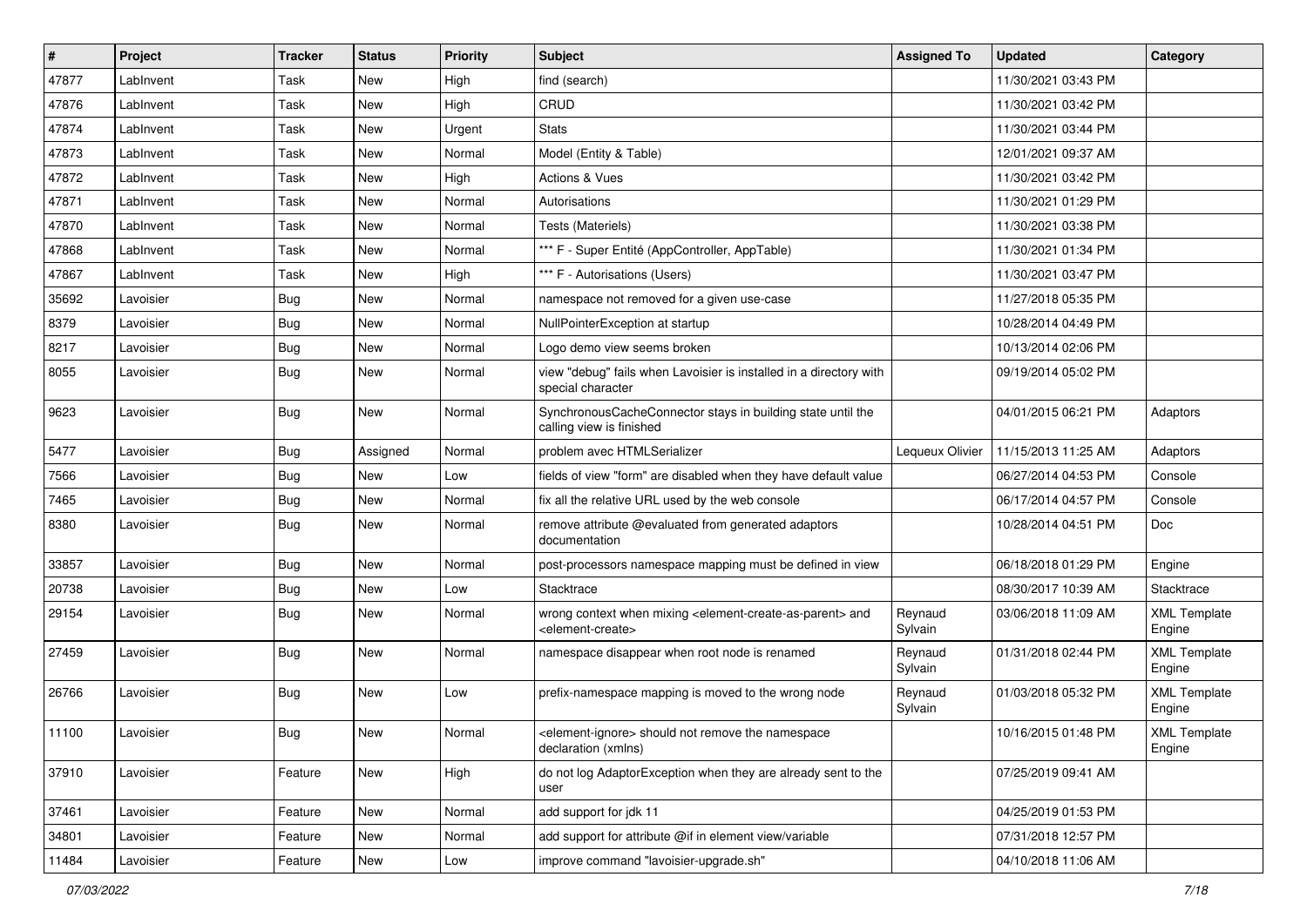| $\sharp$ | Project   | <b>Tracker</b> | <b>Status</b> | <b>Priority</b> | Subject                                                                                                                     | <b>Assigned To</b> | <b>Updated</b>      | Category |
|----------|-----------|----------------|---------------|-----------------|-----------------------------------------------------------------------------------------------------------------------------|--------------------|---------------------|----------|
| 9799     | Lavoisier | Feature        | New           | Normal          | esxl function missing : add-duration                                                                                        |                    | 04/30/2015 11:00 AM |          |
| 9704     | Lavoisier | Feature        | <b>New</b>    | Normal          | add option --override to lavoisier-upgrade.sh                                                                               |                    | 04/15/2015 10:07 AM |          |
| 8132     | Lavoisier | Feature        | New           | Normal          | support attribute @first-child-attributes in <element></element>                                                            |                    | 09/30/2014 04:28 PM |          |
| 7811     | Lavoisier | Feature        | New           | Normal          | support server-side argument validation with XPath                                                                          |                    | 07/30/2014 05:05 PM |          |
| 7460     | Lavoisier | Feature        | New           | High            | support HTTP proxy                                                                                                          |                    | 02/17/2015 01:04 PM |          |
| 11915    | Lavoisier | Feature        | New           | Normal          | change the parameters of plugin ChartRenderer                                                                               |                    | 02/05/2016 12:25 PM | Adaptors |
| 10315    | Lavoisier | Feature        | New           | Normal          | Index size of IndexedFileCache plugin is limited by the max<br>number of inodes                                             |                    | 07/07/2015 10:12 AM | Adaptors |
| 9778     | Lavoisier | Feature        | New           | Normal          | support cookies in HTTPConnector                                                                                            |                    | 04/28/2015 01:39 PM | Adaptors |
| 9607     | Lavoisier | Feature        | <b>New</b>    | Normal          | Add SAML 2.0 support in Lavoisier                                                                                           |                    | 04/01/2015 11:32 AM | Adaptors |
| 9560     | Lavoisier | Feature        | New           | Normal          | SurroundSerializer should ignore header lines (starting with )</td <td></td> <td>03/30/2015 10:17 AM</td> <td>Adaptors</td> |                    | 03/30/2015 10:17 AM | Adaptors |
| 9559     | Lavoisier | Feature        | New           | Normal          | develop a TextRenderer plugin                                                                                               |                    | 03/30/2015 10:15 AM | Adaptors |
| 9467     | Lavoisier | Feature        | New           | Normal          | improve flexibility of JSONRenderer                                                                                         |                    | 03/16/2015 01:54 PM | Adaptors |
| 8260     | Lavoisier | Feature        | New           | Normal          | develop plugin ElementProcessor                                                                                             |                    | 10/17/2014 07:10 PM | Adaptors |
| 8259     | Lavoisier | Feature        | New           | Normal          | support parameter "renderer" in ZipRenderer and<br>GZipRenderer                                                             |                    | 10/17/2014 07:08 PM | Adaptors |
| 8240     | Lavoisier | Feature        | New           | Normal          | LDAPConnector/LDIFSerializer should generate data in DSML<br>format                                                         |                    | 10/15/2014 06:02 PM | Adaptors |
| 7649     | Lavoisier | Feature        | New           | Normal          | develop a XMLTemplateProcessor plugin                                                                                       |                    | 07/04/2014 05:52 PM | Adaptors |
| 6864     | Lavoisier | Feature        | New           | Low             | support IP v6 in adaptor IPAddressAuthenticator                                                                             | Schwarz Lionel     | 04/15/2014 02:11 PM | Adaptors |
| 6687     | Lavoisier | Feature        | New           | Low             | develop a CronTrigger                                                                                                       |                    | 03/27/2014 04:36 PM | Adaptors |
| 6360     | Lavoisier | Feature        | New           | Low             | develop a EntriesProcessor (or a EntriesRenderer)                                                                           |                    | 03/05/2014 03:22 PM | Adaptors |
| 5009     | Lavoisier | Feature        | <b>New</b>    | Low             | <b>ICalRenderer</b>                                                                                                         |                    | 01/21/2014 06:02 PM | Adaptors |
| 5008     | Lavoisier | Feature        | New           | Low             | <b>ICalSerializer</b>                                                                                                       |                    | 01/21/2014 06:01 PM | Adaptors |
| 4934     | Lavoisier | Feature        | New           | Low             | implement some additional cache adaptors                                                                                    |                    | 02/07/2014 04:59 PM | Adaptors |
| 4906     | Lavoisier | Feature        | New           | Low             | XPath2SQLTemplate : add support for SQL functions                                                                           |                    | 03/24/2014 10:26 AM | Adaptors |
| 4905     | Lavoisier | Feature        | New           | Low             | XPath2SQLTemplate: add support for XPath functions                                                                          |                    | 03/24/2014 10:26 AM | Adaptors |
| 4904     | Lavoisier | Feature        | New           | Low             | XPath2SQLTemplate : add support for ORDER BY                                                                                |                    | 03/24/2014 10:26 AM | Adaptors |
| 4871     | Lavoisier | Feature        | New           | Low             | ExcelSerializer                                                                                                             |                    | 03/24/2014 10:26 AM | Adaptors |
| 4870     | Lavoisier | Feature        | New           | Low             | BinarySerializer                                                                                                            |                    | 03/24/2014 10:26 AM | Adaptors |
| 4867     | Lavoisier | Feature        | New           | Low             | ScalaProcessor                                                                                                              |                    | 03/24/2014 10:26 AM | Adaptors |
| 4866     | Lavoisier | Feature        | New           | Low             | <b>XQueryConnector</b>                                                                                                      |                    | 03/24/2014 10:26 AM | Adaptors |
| 4865     | Lavoisier | Feature        | New           | Low             | support remote connection in JMXConnector                                                                                   |                    | 03/24/2014 10:26 AM | Adaptors |
| 4863     | Lavoisier | Feature        | New           | Low             | YAMLRenderer                                                                                                                |                    | 03/24/2014 10:26 AM | Adaptors |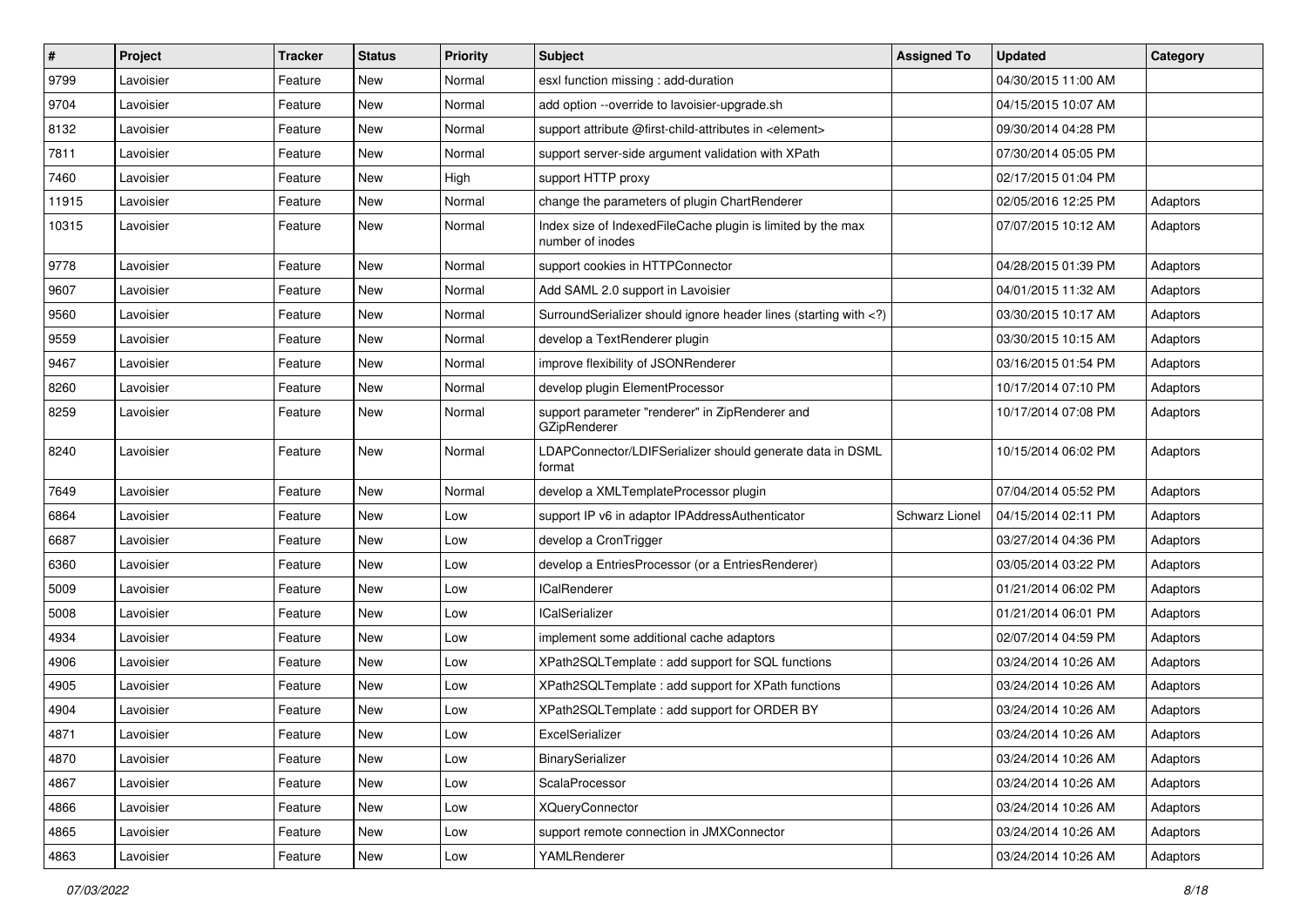| #     | Project   | <b>Tracker</b> | <b>Status</b> | <b>Priority</b> | Subject                                                                                           | <b>Assigned To</b> | <b>Updated</b>      | Category                       |
|-------|-----------|----------------|---------------|-----------------|---------------------------------------------------------------------------------------------------|--------------------|---------------------|--------------------------------|
| 9496  | Lavoisier | Feature        | New           | High            | upgrade to more recent version of JSW                                                             |                    | 03/18/2015 06:34 PM | <b>Build</b>                   |
| 9622  | Lavoisier | Feature        | New           | Normal          | add links to fallback views into view "dependencies"                                              |                    | 04/01/2015 06:19 PM | Console                        |
| 9086  | Lavoisier | Feature        | New           | High            | enable refreshing all notifiable caches with one single click                                     |                    | 02/09/2015 12:37 PM | Console                        |
| 7464  | Lavoisier | Feature        | New           | Normal          | replace XSL with HTML template in web console                                                     |                    | 06/17/2014 04:55 PM | Console                        |
| 7325  | Lavoisier | Feature        | New           | Normal          | support filtering dependencies graph by categories                                                |                    | 06/04/2014 05:14 PM | Console                        |
| 5442  | Lavoisier | Feature        | New           | Low             | create a view 'stoppoint'                                                                         | Lequeux Olivier    | 10/29/2013 05:02 PM | Console                        |
| 30741 | Lavoisier | Feature        | New           | Low             | add research button on web site                                                                   |                    | 04/04/2018 10:53 AM | Doc                            |
| 30735 | Lavoisier | Feature        | New           | Low             | write documentation about the admin web console                                                   |                    | 04/04/2018 10:52 AM | Doc                            |
| 41294 | Lavoisier | Feature        | New           | High            | add support for attribute @null in namespace<br>http://software.in2p3.fr/lavoisier/tables.xsd     | Reynaud<br>Sylvain | 09/25/2020 03:38 PM | Engine                         |
| 33350 | Lavoisier | Feature        | New           | Low             | add a XPath function multireplace()                                                               |                    | 05/31/2018 03:49 PM | Engine                         |
| 27576 | Lavoisier | Feature        | New           | Normal          | add a parameter "priority" on WhenCreatedTrigger                                                  |                    | 02/02/2018 03:18 PM | Engine                         |
| 27570 | Lavoisier | Feature        | New           | Normal          | Notified Trigger should bypass attribute @ignore-during                                           |                    | 02/02/2018 03:05 PM | Engine                         |
| 9624  | Lavoisier | Feature        | New           | Normal          | when cache is empty and being built, user queries should be<br>waiting for it rather than failing |                    | 04/01/2015 06:30 PM | Engine                         |
| 9606  | Lavoisier | Feature        | New           | High            | add attribute @encoding to element <connector></connector>                                        |                    | 03/31/2015 06:29 PM | Engine                         |
| 9564  | Lavoisier | Feature        | New           | Normal          | reorganize <pre-renderer> section</pre-renderer>                                                  |                    | 03/30/2015 10:37 AM | Engine                         |
| 9562  | Lavoisier | Feature        | New           | Normal          | re-implement <pre-renderers> in streaming mode</pre-renderers>                                    |                    | 03/30/2015 10:32 AM | Engine                         |
| 8405  | Lavoisier | Feature        | New           | Normal          | implement XPath function choose not null(arg1, arg2)                                              |                    | 10/30/2014 02:21 PM | Engine                         |
| 8404  | Lavoisier | Feature        | <b>New</b>    | Normal          | support parameters in <pre-renderers></pre-renderers>                                             |                    | 10/30/2014 11:03 AM | Engine                         |
| 8258  | Lavoisier | Feature        | New           | Normal          | add attribute @default to <renderers></renderers>                                                 |                    | 10/17/2014 07:07 PM | Engine                         |
| 8241  | Lavoisier | Feature        | New           | Normal          | improve dropdown list of view "form"                                                              |                    | 10/15/2014 06:05 PM | Engine                         |
| 7619  | Lavoisier | Feature        | New           | Normal          | replace @INCLUDES with #include in properties files                                               |                    | 07/04/2014 11:17 AM | Engine                         |
| 7461  | Lavoisier | Feature        | New           | High            | add XPath function url()                                                                          |                    | 02/17/2015 01:04 PM | Engine                         |
| 6353  | Lavoisier | Feature        | <b>New</b>    | Low             | support new parameter type "Language"                                                             |                    | 03/24/2014 10:40 AM | Engine                         |
| 6325  | Lavoisier | Feature        | New           | Low             | enable limiting the maximum output size                                                           |                    | 03/24/2014 10:40 AM | Engine                         |
| 6303  | Lavoisier | Feature        | <b>New</b>    | Low             | support attributes @package and @id on <config></config>                                          |                    | 03/24/2014 10:31 AM | Engine                         |
| 6260  | Lavoisier | Feature        | New           | Low             | support introspection of view-template                                                            |                    | 03/24/2014 10:40 AM | Engine                         |
| 5558  | Lavoisier | Feature        | New           | Low             | add XPath function build_xpath()                                                                  |                    | 11/29/2013 09:58 AM | Engine                         |
| 5090  | Lavoisier | Feature        | New           | Low             | add new adaptor type : <writer></writer>                                                          |                    | 03/24/2014 10:26 AM | Engine                         |
| 7463  | Lavoisier | Feature        | New           | Normal          | add attribute tpl:url.                                                                            |                    | 06/17/2014 04:54 PM | <b>HTML Template</b><br>Engine |
| 32928 | Lavoisier | Feature        | New           | Normal          | support enumeration in route properties                                                           |                    | 05/18/2018 02:23 PM | Service                        |
| 5525  | Lavoisier | Feature        | Assigned      | Low             | enable configuring trust-store with a directory                                                   | Schwarz Lionel     | 11/19/2013 03:16 PM | Service                        |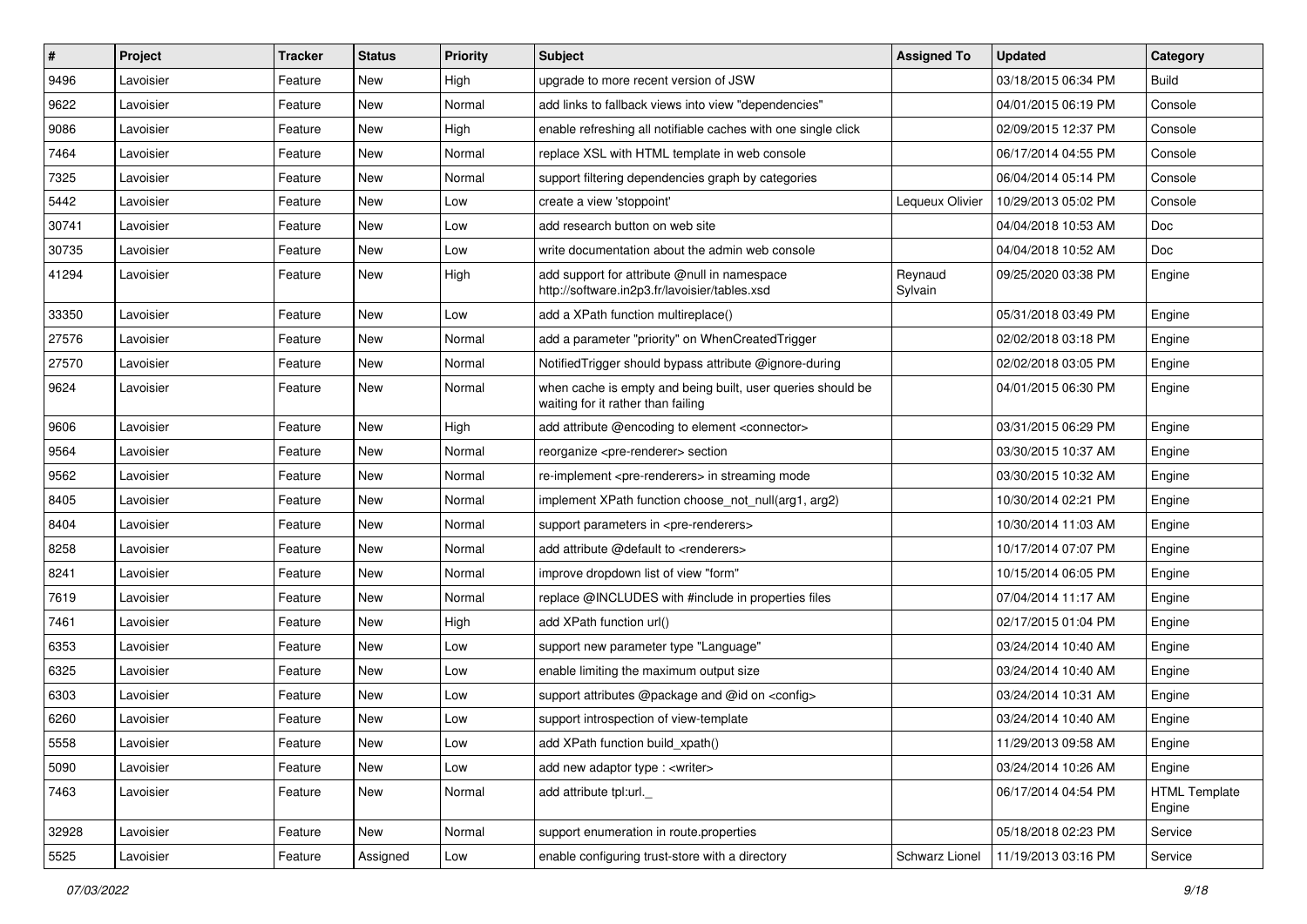| $\pmb{\#}$ | Project                           | <b>Tracker</b> | <b>Status</b> | <b>Priority</b> | <b>Subject</b>                                                                                         | <b>Assigned To</b>  | <b>Updated</b>                       | Category                      |
|------------|-----------------------------------|----------------|---------------|-----------------|--------------------------------------------------------------------------------------------------------|---------------------|--------------------------------------|-------------------------------|
| 26907      | Lavoisier                         | Feature        | New           | Normal          | implement XPath function format-number()                                                               |                     | 01/10/2018 03:18 PM                  | <b>XML Template</b><br>Engine |
| 9563       | Lavoisier                         | Feature        | New           | Normal          | support <elements-ignore> into <element-create-as-parent></element-create-as-parent></elements-ignore> |                     | 03/30/2015 10:30 AM                  | <b>XML Template</b><br>Engine |
| 8817       | Lavoisier                         | Feature        | New           | Normal          | develop a XML template optimizer                                                                       |                     | 12/19/2014 05:10 PM                  | <b>XML Template</b><br>Engine |
| 8261       | Lavoisier                         | Feature        | New           | Normal          | support attribute @out-xpath on <element></element>                                                    |                     | 10/17/2014 07:15 PM                  | <b>XML Template</b><br>Engine |
| 8172       | Lavoisier                         | Feature        | New           | Normal          | support XPath function append()                                                                        |                     | 10/06/2014 10:43 AM                  | <b>XML Template</b><br>Engine |
| 5051       | Lavoisier                         | Support        | New           | Normal          | Explain cache trigger workflow                                                                         | Lequeux Olivier     | 09/13/2013 10:36 AM                  | Doc                           |
| 17192      | LC <sub>2</sub>                   | Bug            | Assigned      | Normal          | The channel 1 is wrongly displayed as 0 even if correctly used                                         | Lafage Vincent      | 03/16/2017 05:18 PM                  |                               |
| 2373       | LC <sub>2</sub>                   | <b>Bug</b>     | Assigned      | Low             | Test of responsivity                                                                                   | Lafage Vincent      | 12/20/2011 03:50 PM                  |                               |
| 1253       | LC <sub>2</sub>                   | <b>Bug</b>     | Assigned      | Low             | use / harden checks of getline                                                                         | Lafage Vincent      | 01/17/2011 01:32 PM                  |                               |
| 1252       | LC <sub>2</sub>                   | <b>Bug</b>     | Assigned      | Low             | What is the proper Parsing Algorithm?                                                                  | Lafage Vincent      | 01/17/2011 11:34 AM                  |                               |
| 1235       | LC <sub>2</sub>                   | <b>Bug</b>     | Assigned      | Low             | shared-lib-calls-exit                                                                                  | Lafage Vincent      | 01/13/2011 12:16 AM                  |                               |
| 8369       | LC <sub>2</sub>                   | Feature        | New           | Normal          | Standardize by relying on GNU getopt instead of proprietary<br>cmdline                                 | Lafage Vincent      | 10/27/2014 07:06 PM                  |                               |
| 8099       | LC <sub>2</sub>                   | Feature        | New           | High            | Add business rule forbidding empty CRT-DSP configuration (at<br>least 1 manu per CRT DSP)              | Lafage Vincent      | 10/27/2014 07:00 PM                  |                               |
| 2431       | LC <sub>2</sub>                   | Feature        | Assigned      | Normal          | Enforce stricter checks on startup precondition                                                        | Lafage Vincent      | 02/03/2012 09:54 PM                  |                               |
| 2118       | LC <sub>2</sub>                   | Feature        | New           | Low             | Prepare the Command Line Interface of validator to parse<br>rdRam                                      | Lafage Vincent      | 10/20/2011 04:20 PM                  |                               |
| 2112       | LC2                               | Feature        | New           | Low             | Rorc lib                                                                                               |                     | 04/08/2013 06:11 PM                  |                               |
| 2076       | LC <sub>2</sub>                   | Feature        | <b>New</b>    | LOW             | Finer grained report for boot Crocus script                                                            |                     | 10/11/2011 02:18 PM                  |                               |
| 1255       | LC <sub>2</sub>                   | Feature        | Assigned      | Low             | Provide proper Shared-Object name to libraries                                                         | Lafage Vincent      | 01/17/2011 01:39 PM                  |                               |
| 1254       | LC <sub>2</sub>                   | Feature        | Assigned      | Low             | Add Tooltip for the three LC2 modes                                                                    | Lafage Vincent      | 01/17/2011 01:34 PM                  |                               |
| 1232       | LC <sub>2</sub>                   | Feature        | Assigned      | Low             | Include parseCrocusVersion in the Crocus Thread                                                        | Lafage Vincent      | 01/12/2011 12:18 AM                  |                               |
| 1231       | LC <sub>2</sub>                   | Feature        | Assigned      | Low             | Include boot in the Crocus Thread                                                                      | Lafage Vincent      | 01/12/2011 12:16 AM                  |                               |
| 1156       | LC <sub>2</sub>                   | Feature        | Assigned      | High            | query Marc Status generation & validation options                                                      | Lafage Vincent      | 12/07/2010 04:54 PM                  |                               |
| 1258       | LC <sub>2</sub>                   | Support        | Assigned      | Low             | Better report of mute FRT                                                                              |                     | Lafage Vincent   09/18/2012 06:15 PM |                               |
| 2109       | LPC Service Informatique          | Support        | New           | Low             | imprimantes                                                                                            | Jammes<br>Fabrice   | 10/19/2011 10:12 AM                  |                               |
| 11561      | LST stereo trigger study          | Task           | New           | Normal          | Small-scale MC production for testing the effect of LST-MST<br>stereo trigger                          | Hrupec Dario        | 04/15/2016 03:34 PM                  |                               |
| 11452      | LSTCam low-level data<br>analysis | Task           | New           | High            | Definition of LST mini-camera tests                                                                    | Nakajima<br>Daisuke | 05/31/2018 04:54 PM                  |                               |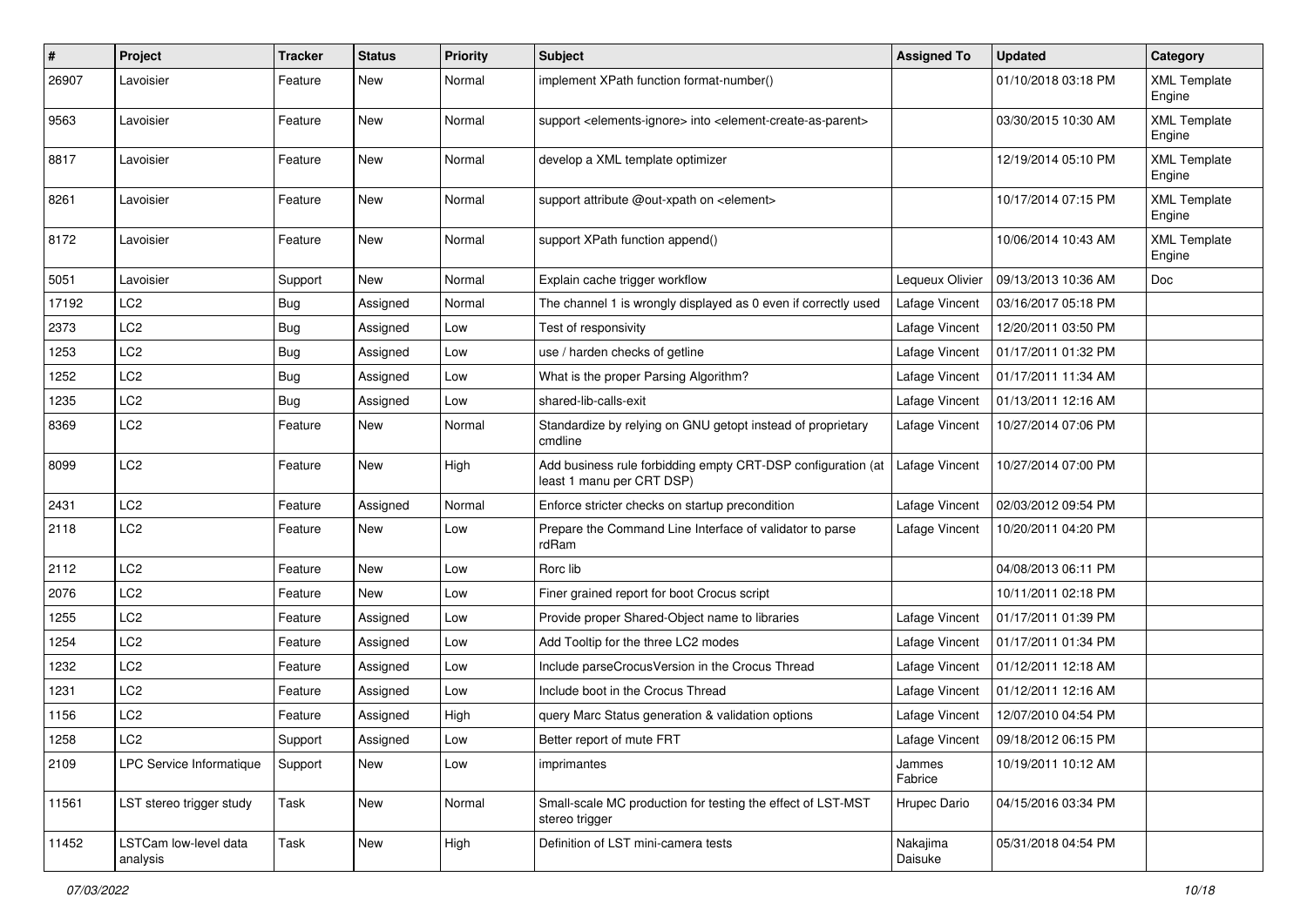| #     | Project                 | <b>Tracker</b> | <b>Status</b> | <b>Priority</b> | <b>Subject</b>                                                            | <b>Assigned To</b>   | <b>Updated</b>      | Category                         |
|-------|-------------------------|----------------|---------------|-----------------|---------------------------------------------------------------------------|----------------------|---------------------|----------------------------------|
| 31881 | Narval Standalone       | Feature        | New           | Normal          | Logs de l'instance                                                        | Théo Le Guen         | 04/24/2018 03:59 PM |                                  |
| 23257 | operations-portal-users | Bug            | New           | Normal          | Downtime notification admin page                                          |                      | 10/25/2017 03:57 PM | Downtime<br>Notification         |
| 35044 | operations-portal-users | Feature        | <b>New</b>    | Normal          | New ROD dashboard                                                         |                      | 09/20/2018 10:42 AM | Dashboard                        |
| 35045 | operations-portal-users | Feature        | <b>New</b>    | Normal          | Tasks for the release                                                     |                      | 09/20/2018 10:48 AM | Others                           |
| 1083  | Oval                    | Bug            | New           | Immediate       | oval log -gui                                                             |                      | 11/16/2010 11:45 AM | <b>Command Line</b><br>Interface |
| 1082  | Oval                    | Bug            | <b>New</b>    | Low             | NO DIFF                                                                   |                      | 11/16/2010 11:44 AM | <b>Command Line</b><br>Interface |
| 905   | Oval                    | <b>Bug</b>     | <b>New</b>    | Urgent          | Use of parenthesis in diffline regular expression                         | <b>Chamont David</b> | 09/14/2010 06:17 PM | Diff command                     |
| 32    | Oval                    | <b>Bug</b>     | <b>New</b>    | Normal          | Write a more detailed configuration doc                                   | <b>Chamont David</b> | 02/16/2009 07:18 PM | Documentation                    |
| 26    | Oval                    | <b>Bug</b>     | New           | Low             | Commands options not well propagated, when declared within<br>an OvalFile | <b>Chamont David</b> | 02/16/2009 06:50 PM | Implementation                   |
| 25    | Oval                    | <b>Bug</b>     | <b>New</b>    | Low             | Temporary files after a crash                                             | <b>Chamont David</b> | 02/16/2009 06:46 PM | Implementation                   |
| 22    | Oval                    | <b>Bug</b>     | <b>New</b>    | Low             | Deliver messages when ISA fails                                           | <b>Chamont David</b> | 02/16/2009 06:22 PM | Implementation                   |
| 28    | Oval                    | <b>Bug</b>     | <b>New</b>    | Low             | "oval validate" should remove differences in "oval log"                   | <b>Chamont David</b> | 12/08/2010 09:47 PM | Other                            |
| 21    | Oval                    | <b>Bug</b>     | New           | Normal          | What happens when a subdirectory is reused in several<br>environments?    | <b>Chamont David</b> | 02/16/2009 07:00 PM | OvalFile                         |
| 172   | Oval                    | Bug            | <b>New</b>    | Urgent          | Automatic variables                                                       | <b>Chamont David</b> | 10/02/2009 02:24 PM | Run command                      |
| 27    | Oval                    | <b>Bug</b>     | New           | Low             | Some commands should not require a current valid directory                | <b>Chamont David</b> | 02/16/2009 06:51 PM | Site Customization<br>& Flavors  |
| 597   | Oval                    | Feature        | <b>New</b>    | Normal          | YAML comme langage de configuration ?                                     |                      | 05/11/2010 01:36 PM |                                  |
| 33    | Oval                    | Feature        | <b>New</b>    | Normal          | Support for gzipped ref files                                             | <b>Chamont David</b> | 02/16/2009 07:23 PM | Diff command                     |
| 35    | Oval                    | Feature        | New           | Normal          | Give less importance to the build step                                    | Chamont David        | 02/16/2009 07:41 PM | Documentation                    |
| 37    | Oval                    | Feature        | <b>New</b>    | Low             | Automatically select the shell flavor                                     | <b>Chamont David</b> | 02/16/2009 07:44 PM | Implementation                   |
| 34    | Oval                    | Feature        | <b>New</b>    | Normal          | Extend input/output control                                               | <b>Chamont David</b> | 02/16/2009 07:27 PM | Implementation                   |
| 923   | Oval                    | Feature        | New           | Normal          | oval reset                                                                | <b>Chamont David</b> | 09/20/2010 05:16 PM | Other                            |
| 36    | Oval                    | Feature        | <b>New</b>    | Low             | Extend tasks with begin/end directory commands                            | <b>Chamont David</b> | 02/16/2009 07:42 PM | Other                            |
| 29    | Oval                    | Feature        | <b>New</b>    | Low             | The build tool should handle directories?                                 | <b>Chamont David</b> | 02/16/2009 07:06 PM | Other                            |
| 174   | Oval                    | Feature        | New           | High            | oval run -o                                                               | <b>Chamont David</b> | 10/02/2009 02:47 PM | Run command                      |
| 31    | Oval                    | Feature        | <b>New</b>    | Normal          | Apply a command to a subdirectory subset?                                 | <b>Chamont David</b> | 02/16/2009 07:14 PM | Run command                      |
| 30    | Oval                    | Feature        | New           | High            | Use environments as targets to the step commands                          | <b>Chamont David</b> | 02/16/2009 07:12 PM | Run command                      |
| 12978 | <b>PEM</b>              | <b>Bug</b>     | New           | Low             | pem-sync pull                                                             |                      | 03/24/2016 05:11 PM |                                  |
| 12963 | PEM                     | <b>Bug</b>     | New           | Normal          | add_tool crash                                                            |                      | 03/24/2016 09:10 AM |                                  |
| 12962 | PEM                     | Bug            | New           | Normal          | pem-sync list ???                                                         |                      | 03/24/2016 09:05 AM |                                  |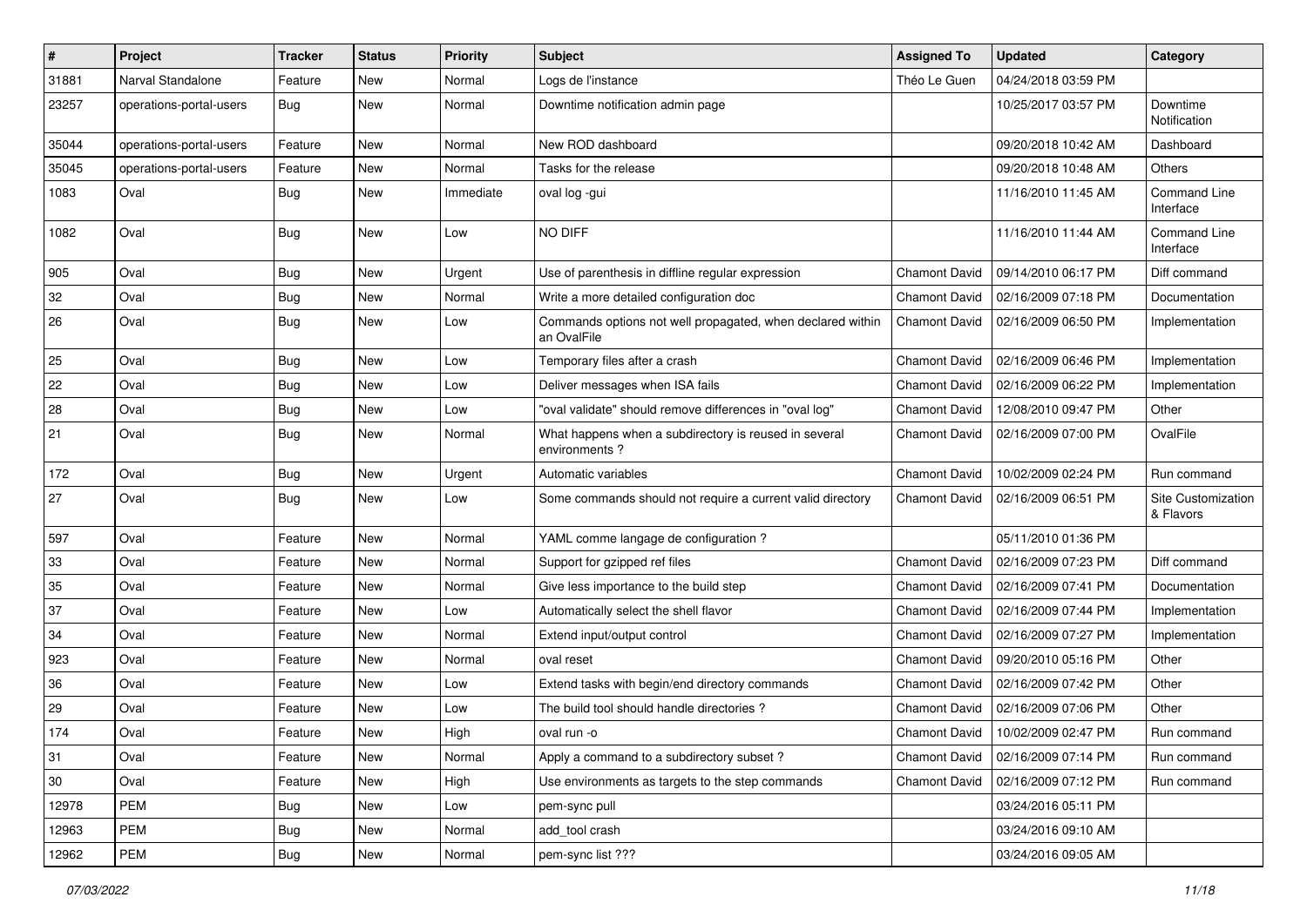| $\vert$ # | Project      | <b>Tracker</b> | <b>Status</b> | <b>Priority</b> | <b>Subject</b>                                                                                                                   | <b>Assigned To</b>  | <b>Updated</b>      | <b>Category</b> |
|-----------|--------------|----------------|---------------|-----------------|----------------------------------------------------------------------------------------------------------------------------------|---------------------|---------------------|-----------------|
| 10314     | <b>PEM</b>   | <b>Bug</b>     | New           | High            | Environment compliant with CLI                                                                                                   |                     | 07/07/2015 09:57 AM |                 |
| 10313     | PEM          | Bug            | <b>New</b>    | Normal          | Error message to change !                                                                                                        |                     | 07/07/2015 09:51 AM |                 |
| 10274     | PEM          | <b>Bug</b>     | New           | Normal          | SYSTEM.ASSERTIONS.ASSERT_FAILURE                                                                                                 |                     | 07/01/2015 11:12 AM |                 |
| 12976     | <b>PEM</b>   | Feature        | New           | Low             | pem-sync co_pem                                                                                                                  |                     | 03/24/2016 05:00 PM |                 |
| 12975     | PEM          | Feature        | <b>New</b>    | Normal          | pem-sync co_pem                                                                                                                  |                     | 03/24/2016 04:54 PM |                 |
| 12974     | PEM          | Feature        | New           | Normal          | pem-sync cp_pem                                                                                                                  |                     | 03/24/2016 04:52 PM |                 |
| 12961     | PEM          | Feature        | <b>New</b>    | Normal          | PEM version                                                                                                                      |                     | 03/24/2016 09:03 AM |                 |
| 10273     | <b>PEM</b>   | Feature        | New           | Normal          | Easier configuration process                                                                                                     |                     | 07/01/2015 11:11 AM |                 |
| 2753      | Pipelet      | <b>Bug</b>     | New           | Urgent          | retrieve hook name from source code                                                                                              |                     | 05/22/2012 02:36 PM |                 |
| 1566      | Pipelet      | Bug            | <b>New</b>    | Low             | Bug daemon cherrypy on Macintosh                                                                                                 |                     | 05/10/2011 12:14 PM |                 |
| 1437      | Pipelet      | <b>Bug</b>     | New           | Normal          | str_parents not updated in time for glob_parent                                                                                  |                     | 03/10/2011 05:51 PM |                 |
| 723       | Pipelet      | <b>Bug</b>     | Assigned      | Urgent          | Timers on lock                                                                                                                   | <b>Betoule Marc</b> | 03/08/2011 09:07 PM | Engine          |
| 4068      | Pipelet      | <b>Bug</b>     | New           | High            | Tagging works randomly with konqueror                                                                                            |                     | 03/07/2013 10:39 AM | Web             |
| 9534      | Pipelet      | Feature        | <b>New</b>    | Normal          | logging of stdout and stderr                                                                                                     |                     | 03/25/2015 02:31 PM |                 |
| 8262      | Pipelet      | Feature        | <b>New</b>    | Normal          | LocalRepository: recursive search of segment source script                                                                       |                     | 10/19/2014 05:13 PM |                 |
| 3992      | Pipelet      | Feature        | New           | Low             | directory in data with specific color                                                                                            |                     | 02/20/2013 05:19 PM |                 |
| 748       | Pipelet      | Feature        | New           | Low             | Git and CVS repositories                                                                                                         | Le Jeune<br>Maude   | 03/11/2011 11:41 AM |                 |
| 734       | Pipelet      | Feature        | Assigned      | Low             | Rapport Latex                                                                                                                    | <b>Betoule Marc</b> | 02/10/2011 11:52 PM | Engine          |
| 3954      | Pipelet      | Task           | <b>New</b>    | Low             | Documentation: Environment cheat sheet                                                                                           |                     | 02/13/2013 11:00 AM |                 |
| 1337      | Pipelet      | Task           | New           | Normal          | logged_subprocess improvement                                                                                                    |                     | 03/08/2011 09:07 PM |                 |
| 1336      | Pipelet      | Task           | New           | Low             | Add comments in multiplex                                                                                                        |                     | 02/24/2011 10:17 AM |                 |
| 1178      | Pipelet      | Task           | <b>New</b>    | High            | writing mysql and postgre backends                                                                                               |                     | 02/13/2013 10:49 AM |                 |
| 45485     | <b>PyROS</b> | Feature        | New           | High            | **** D0 - GENERAL, ADMINISTRATIVE & TECHNICAL                                                                                    |                     | 03/16/2022 04:53 PM |                 |
| 45484     | PyROS        | Feature        | <b>New</b>    | Normal          | **** D5 - Images management (L1-L2)                                                                                              |                     | 02/02/2022 02:36 PM |                 |
| 45483     | PyROS        | Feature        | New           | High            | **** D4 - Images production (L0)                                                                                                 |                     | 03/16/2022 07:28 AM |                 |
| 45482     | PyROS        | Feature        | <b>New</b>    | High            | **** D3 - Sequences submission & plannig                                                                                         |                     | 02/22/2022 03:01 PM |                 |
| 45481     | PyROS        | Feature        | New           | Normal          | **** D2 - Users & Programs                                                                                                       |                     | 03/29/2022 09:17 AM |                 |
| 45480     | PyROS        | Feature        | New           | High            | **** D1 - System Security & Control                                                                                              |                     | 06/29/2022 07:39 AM |                 |
| 44721     | PyROS        | Feature        | New           | Normal          | *** GF4 - QUAL - Quality & Tests - High level tests (integration<br>& functional), plan tests, validation des exigences (qualif) |                     | 03/16/2022 04:55 PM |                 |
| 44661     | PyROS        | Feature        | New           | Normal          | *** SF13 - IAF - Images Fetching (quicklook & download)                                                                          |                     | 03/15/2022 04:49 PM |                 |
| 44659     | PyROS        | Feature        | New           | Normal          | *** GF3 - INFRA - Hardware, Operating System, Network,<br>Security & Safety                                                      |                     | 03/16/2022 04:51 PM |                 |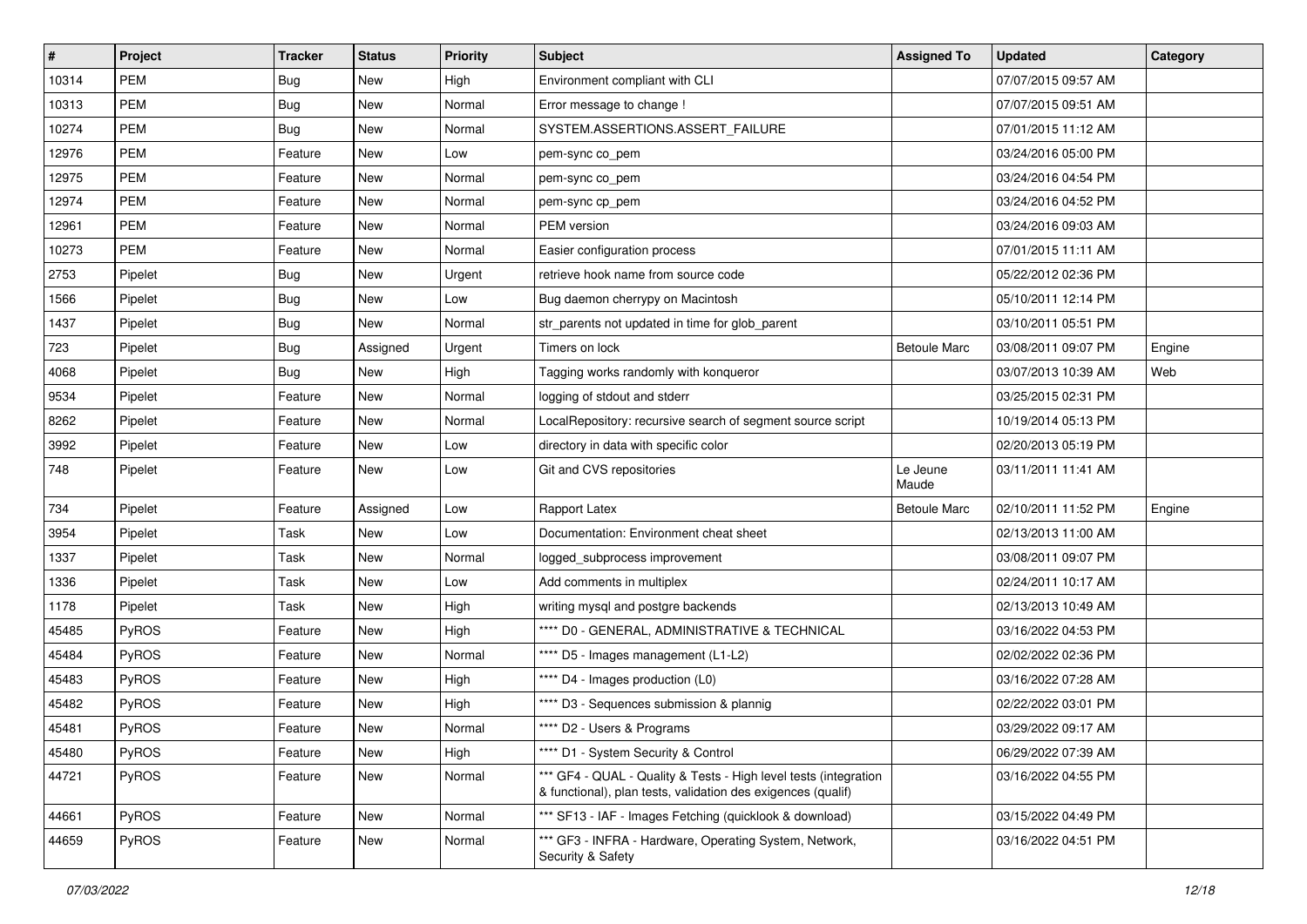| $\vert$ # | Project      | <b>Tracker</b> | <b>Status</b> | <b>Priority</b> | <b>Subject</b>                                                                                                                           | <b>Assigned To</b>     | <b>Updated</b>      | Category |
|-----------|--------------|----------------|---------------|-----------------|------------------------------------------------------------------------------------------------------------------------------------------|------------------------|---------------------|----------|
| 44658     | PyROS        | Feature        | New           | High            | *** SF15 - SST - START&STOP - System Startup (launch),<br>monitoring, and Shutdown                                                       |                        | 06/28/2022 10:06 PM |          |
| 44584     | <b>PyROS</b> | Feature        | New           | Normal          | *** SF10 - CAL - Calibration (Dark/Bias/Flat)                                                                                            |                        | 03/15/2022 04:48 PM |          |
| 44514     | <b>PyROS</b> | Feature        | New           | Normal          | *** SF11 - IPC - Images Processing (Grenouille)                                                                                          | Klotz Alain            | 03/15/2022 04:44 PM |          |
| 44172     | <b>PyROS</b> | Feature        | New           | High            | *** SF14 - OCF - Observatory Unit & Site Configuration                                                                                   |                        | 01/29/2022 01:24 AM |          |
| 44165     | <b>PyROS</b> | Feature        | New           | Normal          | *** SF16 - DSH - General monitoring: Dashboard (website)                                                                                 |                        | 06/29/2022 07:24 AM |          |
| 44164     | PyROS        | Feature        | New           | Normal          | *** SF12 - IAN - Images Analysis (Triton)                                                                                                |                        | 03/15/2022 04:48 PM |          |
| 44163     | PyROS        | Feature        | New           | Normal          | *** SF09 - CMC - Command Control - Telescope & Instruments<br>Control & Monitoring (DeviceController, AgentDevice)                       |                        | 03/16/2022 07:28 AM |          |
| 44162     | PyROS        | Feature        | <b>New</b>    | High            | *** SF08 - EXE (SOX) - Observation Sequence (SO) eXecution                                                                               |                        | 03/15/2022 04:46 PM |          |
| 44161     | <b>PyROS</b> | Feature        | New           | High            | *** SF04 - SPV - System Coordination & Supervision :<br>Majordome (Conducting) (head)                                                    |                        | 06/29/2022 07:39 AM |          |
| 44160     | PyROS        | Feature        | <b>New</b>    | Normal          | *** SF07 - PLN - Observation Sequences Planning &<br>Scheduling                                                                          |                        | 03/15/2022 04:46 PM |          |
| 44159     | PyROS        | Feature        | New           | Normal          | *** SF03 - ENV - Environment Monitoring (int/ext, observatory<br>& weather)                                                              |                        | 05/05/2022 09:54 AM |          |
| 44158     | <b>PyROS</b> | Feature        | <b>New</b>    | Normal          | *** SF06 - ALR - Alerts Management                                                                                                       |                        | 03/15/2022 04:46 PM |          |
| 44154     | PyROS        | Feature        | In progress   | Normal          | *** SF02 - SCP - Scientific Programs Management                                                                                          |                        | 03/29/2022 09:17 AM |          |
| 44153     | <b>PyROS</b> | Feature        | New           | Normal          | *** SF05 - SEQ - Observation Sequences Management                                                                                        | Koralewski<br>Alexis   | 02/23/2022 10:45 AM |          |
| 44151     | PyROS        | Feature        | <b>New</b>    | High            | *** GF1 - PROJ - Project management, documentation,<br>formation des utilisateurs, interfaces, plan de justification de la<br>définition |                        | 01/31/2022 11:32 AM |          |
| 44150     | PyROS        | Feature        | In progress   | Normal          | *** SF01 - USR - Users, Roles, and Authorizations<br>Management                                                                          |                        | 03/29/2022 09:14 AM |          |
| 44148     | PyROS        | Feature        | New           | High            | *** GF2 - INST - Config, Install, udpate, deploy (IRAP, CNES,<br>TAROT)                                                                  |                        | 03/16/2022 07:27 AM |          |
| 51514     | <b>PyROS</b> | Task           | New           | Normal          | LOG                                                                                                                                      |                        | 06/29/2022 07:37 AM |          |
| 51513     | PyROS        | Task           | New           | Normal          | General algorithm (ternary mode, status, routine processing,<br>commands processing, exceptions dealing)                                 | <b>Pallier Etienne</b> | 06/29/2022 07:37 AM |          |
| 51508     | PyROS        | Task           | New           | Normal          | AgentMajordome (based on Agent)                                                                                                          | Koralewski<br>Alexis   | 06/29/2022 07:31 AM |          |
| 49994     | <b>PyROS</b> | Task           | In progress   | Normal          | SP export (list & 1)                                                                                                                     | Koralewski<br>Alexis   | 03/29/2022 09:17 AM |          |
| 49890     | PyROS        | Task           | New           | Normal          | Global Start & Stop (safe)                                                                                                               |                        | 03/16/2022 04:52 PM |          |
| 49889     | PyROS        | Task           | New           | Normal          | Backup                                                                                                                                   |                        | 03/16/2022 04:49 PM |          |
| 49888     | <b>PyROS</b> | Task           | New           | Normal          | Firewall                                                                                                                                 |                        | 03/16/2022 04:48 PM |          |
| 49887     | PyROS        | Task           | New           | Normal          | Hardware                                                                                                                                 |                        | 03/16/2022 04:47 PM |          |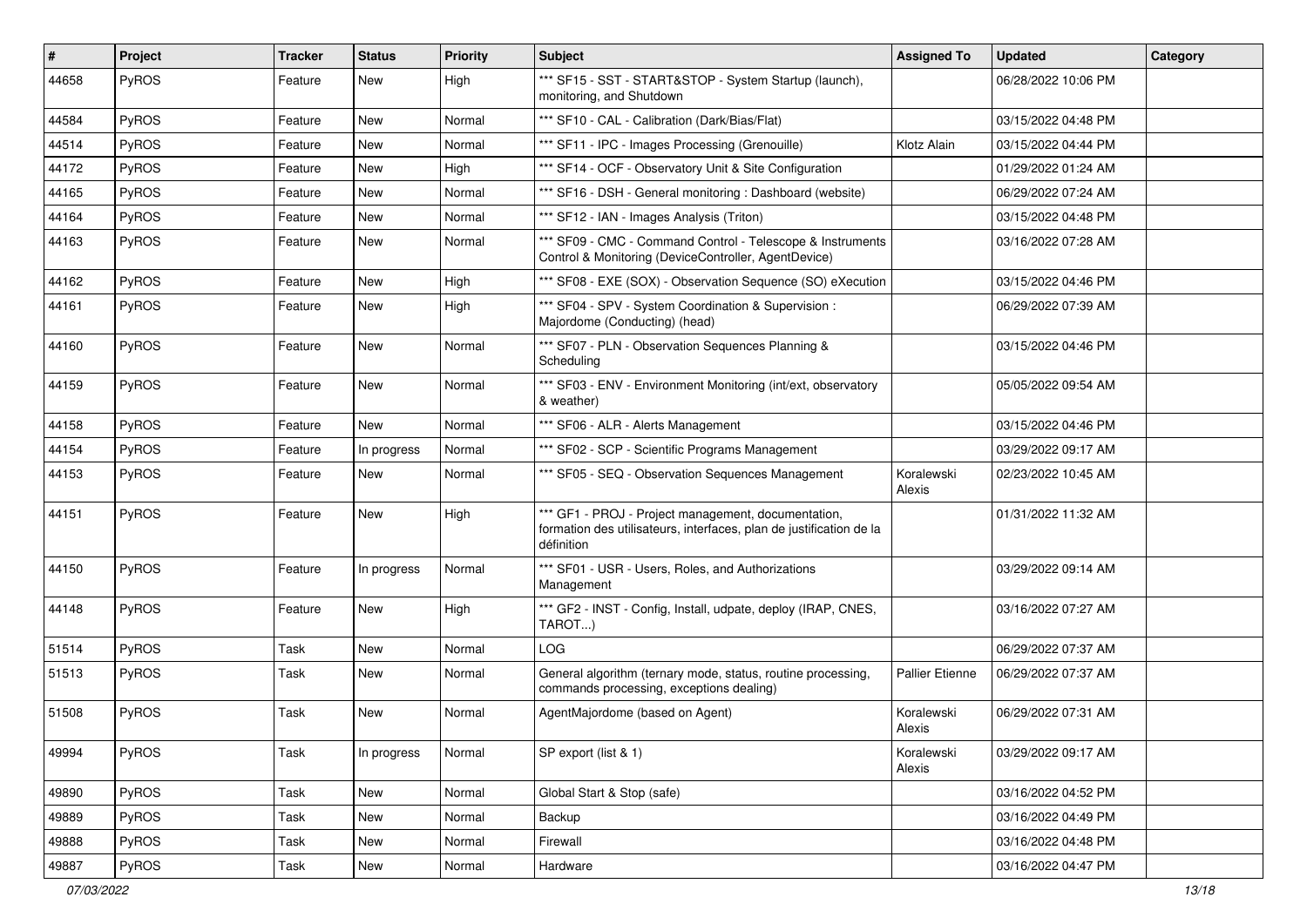| #     | Project | <b>Tracker</b> | <b>Status</b> | <b>Priority</b> | Subject                                                                                  | <b>Assigned To</b>   | <b>Updated</b>      | Category |
|-------|---------|----------------|---------------|-----------------|------------------------------------------------------------------------------------------|----------------------|---------------------|----------|
| 49886 | PyROS   | Task           | <b>New</b>    | Normal          | System watch (Nagios, )                                                                  |                      | 03/16/2022 04:47 PM |          |
| 49885 | PyROS   | Task           | <b>New</b>    | Normal          | Network                                                                                  |                      | 03/16/2022 04:46 PM |          |
| 49878 | PyROS   | Task           | New           | Normal          | SF02-SCP integration - Lancement auto de l'agent de gestion<br>du SP lifecycle           |                      | 06/28/2022 10:04 PM |          |
| 49876 | PyROS   | Task           | <b>New</b>    | Normal          | Guitastro integration                                                                    |                      | 03/16/2022 07:28 AM |          |
| 49875 | PyROS   | Task           | <b>New</b>    | Normal          | (classic) Installation Guitastro & dependencies                                          |                      | 03/16/2022 07:27 AM |          |
| 49874 | PyROS   | Task           | New           | Normal          | (docker) Installation Guitastro & dependencies                                           |                      | 06/28/2022 10:11 PM |          |
| 49872 | PyROS   | Task           | New           | Normal          | Restauration de la config par défaut                                                     |                      | 03/15/2022 11:10 PM |          |
| 49871 | PyROS   | Task           | New           | Normal          | Config par défaut (à définir)                                                            |                      | 03/15/2022 11:11 PM |          |
| 49870 | PyROS   | Task           | New           | Normal          | Config générale : logo, pagination, couleurs, options générales,<br>options par feature, |                      | 03/15/2022 11:11 PM |          |
| 49546 | PyROS   | Task           | In progress   | Normal          | Documentation (pyros_api)                                                                | Koralewski<br>Alexis | 02/24/2022 02:33 PM |          |
| 49545 | PyROS   | Task           | In progress   | Normal          | Script development (pyros_api)                                                           | Koralewski<br>Alexis | 02/24/2022 02:33 PM |          |
| 49543 | PyROS   | Task           | <b>New</b>    | Normal          | Users View (list & 1)                                                                    |                      | 02/23/2022 06:06 PM |          |
| 49541 | PyROS   | Task           | <b>New</b>    | Normal          | API REST (website scripting via pyros_api.py script)                                     | Koralewski<br>Alexis | 06/29/2022 07:26 AM |          |
| 49478 | PyROS   | Task           | <b>New</b>    | Normal          | Test                                                                                     | Koralewski<br>Alexis | 02/22/2022 12:25 PM |          |
| 49272 | PyROS   | Task           | In progress   | Normal          | <b>Tooltips</b>                                                                          | Koralewski<br>Alexis | 02/17/2022 01:59 PM |          |
| 49262 | PyROS   | Task           | In progress   | Normal          | Sequence Validation                                                                      |                      | 02/03/2022 02:50 PM |          |
| 49258 | PyROS   | Task           | In progress   | Normal          | from IMPORT (upload) Seq (from yaml file)                                                | Koralewski<br>Alexis | 02/23/2022 12:02 PM |          |
| 49253 | PyROS   | Task           | <b>New</b>    | Normal          | READ 1 & list                                                                            |                      | 02/21/2022 03:21 PM |          |
| 49252 | PyROS   | Task           | New           | Normal          | <b>WEB FORM</b>                                                                          |                      | 02/17/2022 01:59 PM |          |
| 49251 | PyROS   | Task           | New           | Normal          | Test                                                                                     | Koralewski<br>Alexis | 02/22/2022 02:59 PM |          |
| 49250 | PyROS   | Task           | New           | Normal          | <b>CREATE/UPDATE Sequence</b>                                                            |                      | 02/23/2022 12:02 PM |          |
| 49249 | PyROS   | Task           | In progress   | Normal          | General Menu for this feature                                                            |                      | 02/03/2022 09:39 AM |          |
| 49247 | PyROS   | Task           | New           | Normal          | State diagram (doc)                                                                      |                      | 02/03/2022 09:34 AM |          |
| 49246 | PyROS   | Task           | New           | Normal          | Sequence Lifecycle (status)                                                              |                      | 02/03/2022 09:34 AM |          |
| 49228 | PyROS   | Task           | In progress   | Normal          | Correction de l'orientation de l'image (est à gauche, nord en<br>haut)                   | Klotz Alain          | 02/02/2022 02:56 PM |          |
| 49227 | PyROS   | Task           | New           | Normal          | Corrections cosmétiques (de pixels)                                                      | Klotz Alain          | 02/02/2022 02:19 PM |          |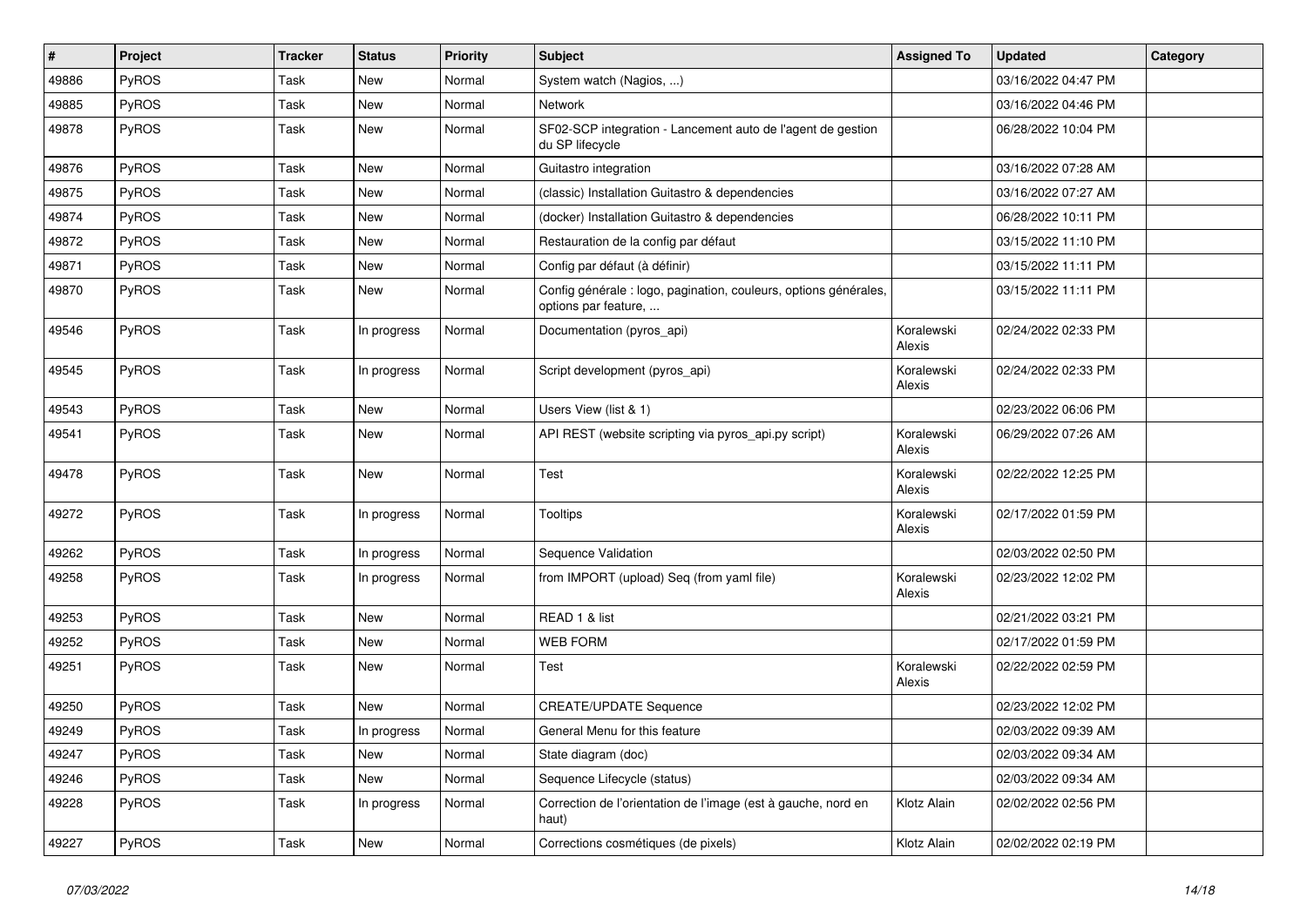| $\#$  | Project      | <b>Tracker</b> | <b>Status</b> | <b>Priority</b> | Subject                                                                                                                                  | <b>Assigned To</b> | <b>Updated</b>      | Category |
|-------|--------------|----------------|---------------|-----------------|------------------------------------------------------------------------------------------------------------------------------------------|--------------------|---------------------|----------|
| 49226 | PyROS        | Task           | In progress   | Normal          | Correction de l'image par le flat                                                                                                        | Klotz Alain        | 02/02/2022 02:56 PM |          |
| 49225 | PyROS        | Task           | In progress   | Normal          | Correction de l'image par le dark (+ bias)                                                                                               | Klotz Alain        | 02/02/2022 02:56 PM |          |
| 49224 | <b>PyROS</b> | Task           | <b>New</b>    | Normal          | Choisir le bias, le flat, et le dark (en fn des metadata)                                                                                | Klotz Alain        | 02/02/2022 02:19 PM |          |
| 49223 | <b>PyROS</b> | Task           | In progress   | Normal          | Groupes                                                                                                                                  | Klotz Alain        | 02/02/2022 02:38 PM |          |
| 49222 | PyROS        | Task           | In progress   | Normal          | Traitement d'un groupe d'images : début et fin de groupe                                                                                 | Klotz Alain        | 02/02/2022 02:38 PM |          |
| 49221 | PyROS        | Task           | In progress   | Normal          | Recup metadata de l'image (dans la BD)                                                                                                   | Klotz Alain        | 02/02/2022 02:38 PM |          |
| 49220 | <b>PyROS</b> | Task           | In progress   | Normal          | Récup en-tête                                                                                                                            | Klotz Alain        | 02/02/2022 02:38 PM |          |
| 49219 | <b>PyROS</b> | Task           | In progress   | Normal          | Nouvelle image                                                                                                                           | Klotz Alain        | 02/02/2022 02:38 PM |          |
| 49218 | <b>PyROS</b> | Task           | In progress   | Normal          | Détection des nouvelles images produites (système<br>asynchrone sur l'acquisition)                                                       | Klotz Alain        | 02/02/2022 02:38 PM |          |
| 49217 | <b>PyROS</b> | Task           | <b>New</b>    | Normal          | 5 - (L2) Critères de qualité d'image (+ json QUAL)                                                                                       | Klotz Alain        | 02/02/2022 02:37 PM |          |
| 49216 | <b>PyROS</b> | Task           | New           | Normal          | 4 - (L1c) - Combinaison d'images                                                                                                         | Klotz Alain        | 02/02/2022 02:36 PM |          |
| 49215 | <b>PyROS</b> | Task           | In progress   | Normal          | 3 - (L1b) - Reconnaissance du champ (lien entre pixels et<br>coord célestes) (+ json CATA)                                               | Klotz Alain        | 02/02/2022 02:36 PM |          |
| 49214 | <b>PyROS</b> | Task           | In progress   | Normal          | 2 - (L1a) - Pré-traitement de chaque image (dans l'ordre) (fits<br>$RAW \Rightarrow fits CAL$                                            | Klotz Alain        | 02/02/2022 02:42 PM |          |
| 49213 | PyROS        | Task           | In progress   | Normal          | 1 - (L0) - Récupération et organisation des images L0 (RAW<br>fits)                                                                      | Klotz Alain        | 02/02/2022 02:42 PM |          |
| 49210 | <b>PyROS</b> | Task           | New           | Normal          | <b>CONFIGURATION GENERALE</b>                                                                                                            |                    | 03/15/2022 11:11 PM |          |
| 49162 | <b>PyROS</b> | Task           | New           | Normal          | Check sequence validity                                                                                                                  | Klotz Alain        | 02/03/2022 10:23 AM |          |
| 49157 | PyROS        | Task           | New           | Normal          | Super Super Agent qui surveille l'ensemble des super agents<br>sur chaque noeud (?)                                                      |                    | 01/31/2022 12:12 PM |          |
| 49156 | <b>PyROS</b> | Task           | <b>New</b>    | Normal          | Super Agent qui démarre et stoppe les autres agents, et<br>surveille leur bonne santé (les relance si besoin) => sur chaque<br>noeud (?) |                    | 01/31/2022 12:12 PM |          |
| 49155 | <b>PyROS</b> | Task           | <b>New</b>    | Normal          | Architecture décentralisée en plusieurs noeuds<br>(communication via BD)                                                                 |                    | 01/31/2022 12:09 PM |          |
| 49152 | PyROS        | Task           | <b>New</b>    | Normal          | RUN/EXEC - Start & Stop software (et Agents)                                                                                             |                    | 05/24/2022 02:55 PM |          |
| 49151 | <b>PyROS</b> | Task           | <b>New</b>    | Normal          | Script central (pyros.py)                                                                                                                |                    | 01/31/2022 11:36 AM |          |
| 49149 | <b>PyROS</b> | Task           | New           | High            | SCRIPT RUN (PYROS/pyros.py) (uniquement pour la partie<br>execution)                                                                     |                    | 05/24/2022 02:55 PM |          |
| 49137 | PyROS        | Task           | New           | Normal          | Integration Guitastro lib                                                                                                                | Klotz Alain        | 02/02/2022 03:27 PM |          |
| 49136 | PyROS        | Task           | New           | Normal          | GF03-INFRA - Logging integration (general logs & agents)                                                                                 |                    | 06/29/2022 07:25 AM |          |
| 49135 | PyROS        | Task           | New           | Normal          | SF15-SST integration (agents, start, stop, commands)                                                                                     |                    | 06/29/2022 07:23 AM |          |
| 49134 | <b>PyROS</b> | Task           | New           | Normal          | SF14-OBC integration                                                                                                                     |                    | 01/29/2022 12:52 AM |          |
| 49133 | PyROS        | Task           | New           | Normal          | SF13-IAF integration                                                                                                                     |                    | 01/29/2022 12:47 AM |          |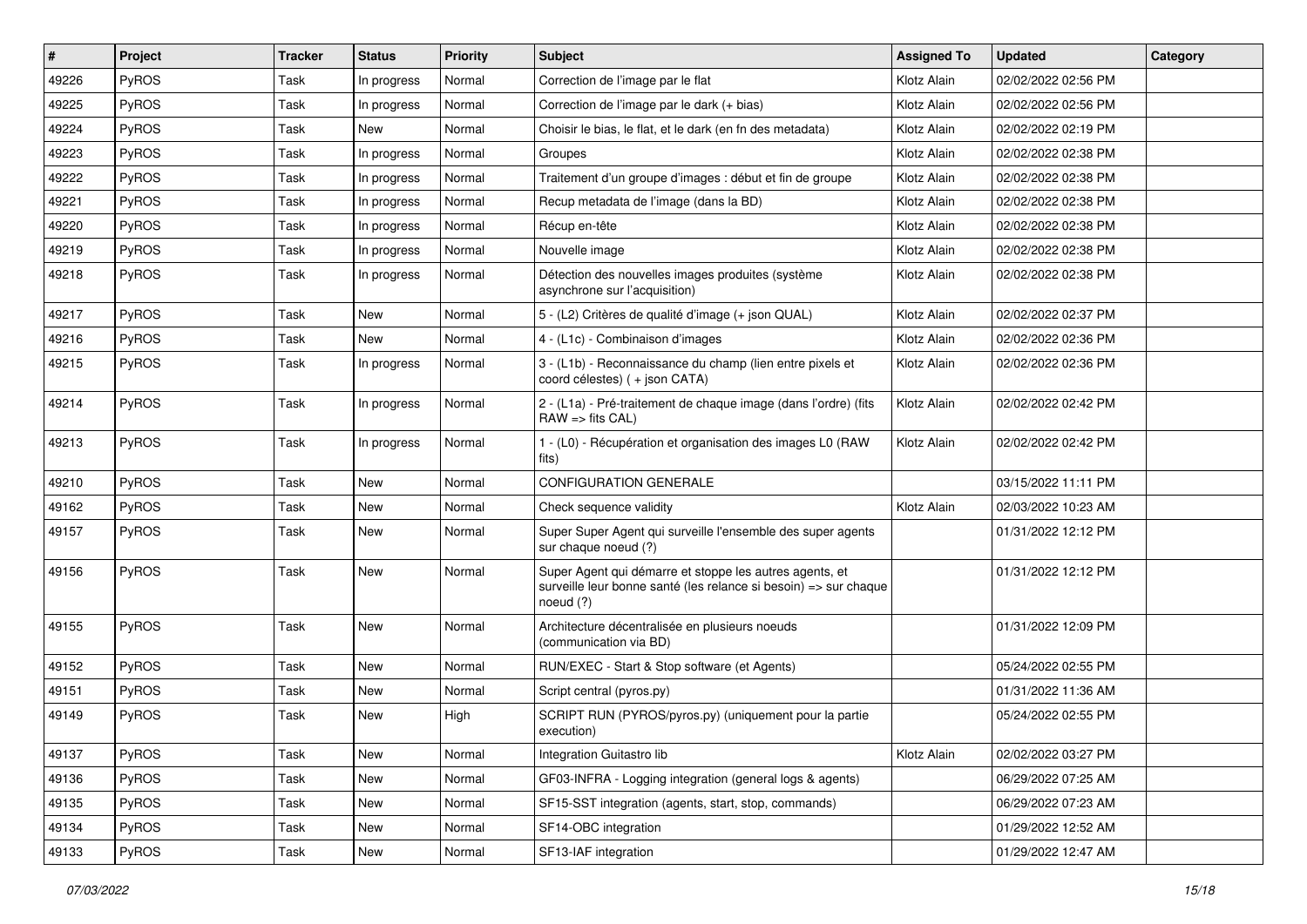| $\vert$ # | Project      | <b>Tracker</b> | <b>Status</b> | <b>Priority</b> | <b>Subject</b>                                                                             | <b>Assigned To</b>   | <b>Updated</b>      | Category |
|-----------|--------------|----------------|---------------|-----------------|--------------------------------------------------------------------------------------------|----------------------|---------------------|----------|
| 49132     | PyROS        | Task           | New           | Normal          | SF12-IAN integration                                                                       |                      | 01/29/2022 12:48 AM |          |
| 49131     | PyROS        | Task           | <b>New</b>    | Normal          | SF11-IPC integration                                                                       |                      | 01/29/2022 12:46 AM |          |
| 49130     | PyROS        | Task           | New           | Normal          | SF10-CAL integration                                                                       |                      | 01/29/2022 12:46 AM |          |
| 49129     | PyROS        | Task           | New           | Normal          | SF09-CMC integration                                                                       |                      | 01/29/2022 12:46 AM |          |
| 49128     | PyROS        | Task           | <b>New</b>    | Normal          | SF08-EXE integration                                                                       |                      | 01/29/2022 12:45 AM |          |
| 49127     | PyROS        | Task           | New           | Normal          | SF07-PLN integration                                                                       |                      | 01/29/2022 12:45 AM |          |
| 49126     | PyROS        | Task           | <b>New</b>    | Normal          | SF06-ALR integration                                                                       |                      | 01/29/2022 12:45 AM |          |
| 49125     | PyROS        | Task           | New           | Normal          | SF05-SEQ integration                                                                       |                      | 03/15/2022 11:03 PM |          |
| 49124     | PyROS        | Task           | New           | Normal          | SF04-SPV integration (AgentMajordome)                                                      |                      | 06/29/2022 07:21 AM |          |
| 49123     | PyROS        | Task           | <b>New</b>    | Normal          | SF03-ENV integration                                                                       |                      | 06/29/2022 07:20 AM |          |
| 49122     | <b>PyROS</b> | Task           | New           | Normal          | SF02-SCP integration                                                                       |                      | 01/29/2022 12:50 AM |          |
| 49121     | PyROS        | Task           | New           | Normal          | SF01-USR integration                                                                       |                      | 01/29/2022 12:50 AM |          |
| 49120     | PyROS        | Task           | New           | Normal          | General Design (structure, design, responsive, CSS)                                        |                      | 06/29/2022 07:18 AM |          |
| 48307     | PyROS        | Task           | <b>New</b>    | Normal          | Send, Receive, and Process Commands (Agent <= > Agent)                                     |                      | 06/29/2022 07:33 AM |          |
| 48290     | PyROS        | Task           | <b>New</b>    | Normal          | Auto mode                                                                                  |                      | 12/14/2021 12:35 PM |          |
| 48289     | PyROS        | Task           | New           | Normal          | Entity (AgentDevice class)                                                                 |                      | 12/14/2021 12:32 PM |          |
| 48288     | PyROS        | Task           | New           | Normal          | Entity (DeviceController class)                                                            |                      | 12/14/2021 12:31 PM |          |
| 48285     | PyROS        | Task           | <b>New</b>    | Normal          | Lancement auto et gestion du DeviceController associé                                      |                      | 12/14/2021 12:22 PM |          |
| 48284     | PyROS        | Task           | New           | Normal          | Lancement auto et gestion des Components associés (qui sont<br>aussi des DeviceController) |                      | 12/14/2021 12:20 PM |          |
| 48279     | PyROS        | Task           | <b>New</b>    | Normal          | General LOGGING (fichiers texte, écran en mode debug)                                      |                      | 03/16/2022 04:45 PM |          |
| 48278     | PyROS        | Task           | New           | High            | AGENT général (dont dépendent tous les agents et<br>AgentDevices)                          |                      | 06/29/2022 07:37 AM |          |
| 48276     | PyROS        | Task           | <b>New</b>    | Normal          | Scripts d'installation docker                                                              |                      | 12/14/2021 11:44 AM |          |
| 48275     | PyROS        | Task           | New           | Normal          | version PROD TNC Nouvelle Calédonie - instance docker de<br>production sur site final      |                      | 12/14/2021 11:42 AM |          |
| 48274     | PyROS        | Task           | <b>New</b>    | Normal          | version TEST TNC France - instance docker de test en France                                |                      | 12/14/2021 11:42 AM |          |
| 48273     | PyROS        | Task           | New           | Normal          | version DEV guitalens - instance docker sur serveur guitalens                              |                      | 12/14/2021 11:46 AM |          |
| 48271     | PyROS        | Task           | New           | High            | CLASSIC installation (with venv)                                                           |                      | 03/16/2022 07:27 AM |          |
| 48270     | PyROS        | Task           | New           | Normal          | SCRIPT INSTALL/UPDATE (PYROS/pyros.py) (uniquement<br>pour la partie install & update)     |                      | 02/23/2022 05:57 PM |          |
| 48259     | PyROS        | Task           | In progress   | Normal          | EXPORT (Download) as a text file (YAML)                                                    | Koralewski<br>Alexis | 02/23/2022 10:45 AM |          |
| 48250     | PyROS        | Task           | In progress   | Normal          | <b>DELETE</b>                                                                              | Koralewski<br>Alexis | 02/21/2022 03:38 PM |          |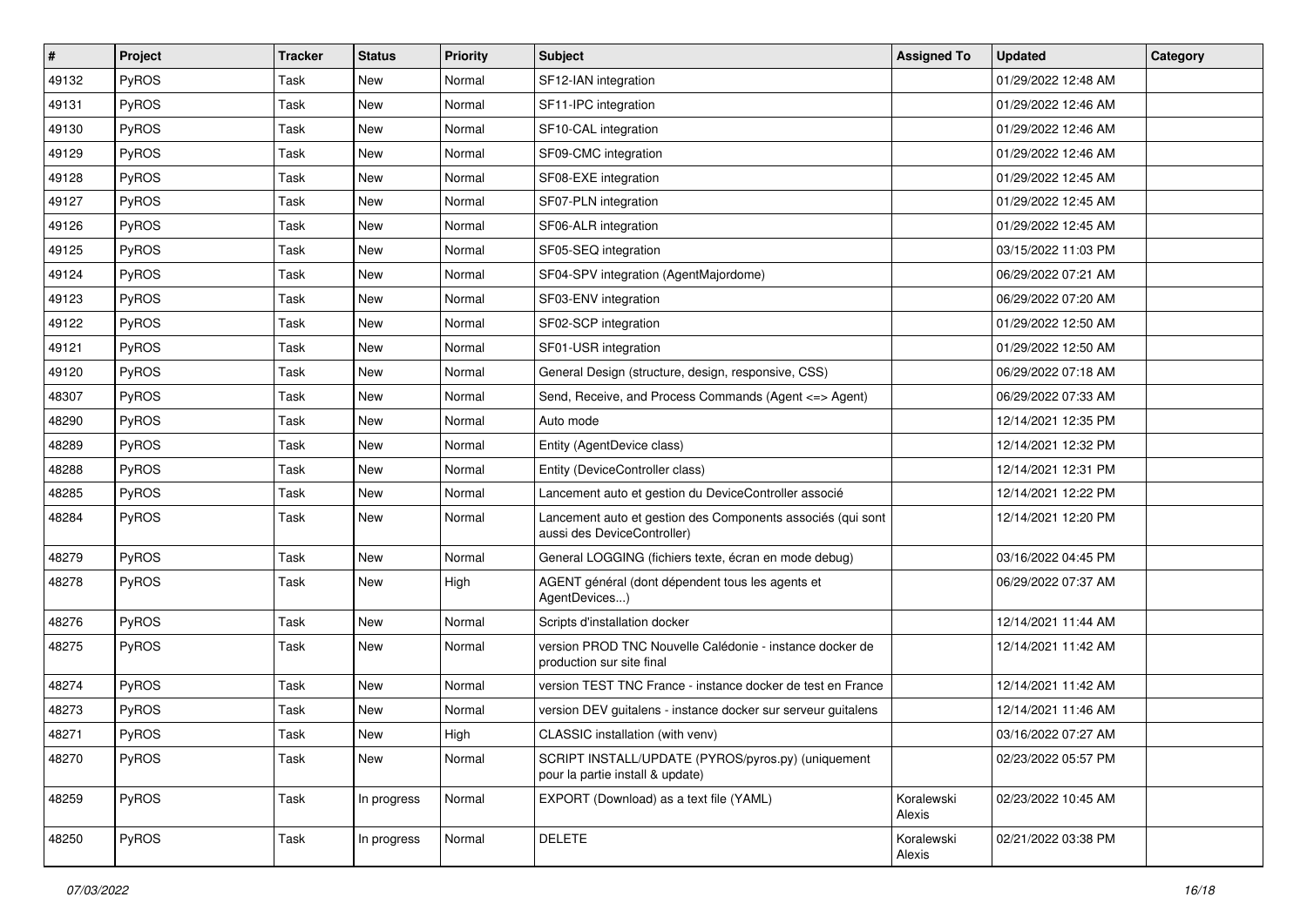| #     | Project      | <b>Tracker</b> | <b>Status</b> | <b>Priority</b> | <b>Subject</b>                                                   | <b>Assigned To</b> | <b>Updated</b>      | Category |
|-------|--------------|----------------|---------------|-----------------|------------------------------------------------------------------|--------------------|---------------------|----------|
| 47447 | PyROS        | Task           | New           | Normal          | (F05) ACTIONS (CRUD), VIEWS, and AUTHORIZATIONS                  |                    | 02/23/2022 10:45 AM |          |
| 47446 | PyROS        | Task           | <b>New</b>    | Normal          | <b>DOSSIER SSI</b>                                               |                    | 10/11/2021 11:32 AM |          |
| 47445 | PyROS        | Task           | New           | Normal          | CAHIER DE RECETTE (NC)                                           |                    | 10/11/2021 11:31 AM |          |
| 47444 | PyROS        | Task           | New           | Normal          | MANUELS UTILISATION, INSTALLATION, ET<br><b>MAINTENANCE</b>      |                    | 10/11/2021 11:31 AM |          |
| 47443 | PyROS        | Task           | <b>New</b>    | Normal          | RAPPORT DES TESTS & VALIDATIONS (application du plan<br>de test) |                    | 10/11/2021 11:31 AM |          |
| 47442 | PyROS        | Task           | <b>New</b>    | Normal          | PLAN DE TESTS ET DE VALIDATIONS                                  |                    | 10/11/2021 11:33 AM |          |
| 47441 | PyROS        | Task           | New           | Normal          | DOSSIER DE DÉFINITION                                            |                    | 10/11/2021 11:32 AM |          |
| 47440 | PyROS        | Task           | <b>New</b>    | Normal          | <b>LIVRABLES</b>                                                 |                    | 10/11/2021 11:29 AM |          |
| 47439 | PyROS        | Task           | <b>New</b>    | Normal          | PA et PK CNES                                                    |                    | 01/31/2022 11:29 AM |          |
| 47438 | PyROS        | Task           | New           | Normal          | PK5 (2023-06) - Doc LIVRABLES (et Présentations)                 |                    | 10/11/2021 11:26 AM |          |
| 47437 | PyROS        | Task           | <b>New</b>    | Normal          | PA4.1 (2023-05) - Présentations et Rapport Avancement            |                    | 10/11/2021 11:25 AM |          |
| 47436 | <b>PyROS</b> | Task           | New           | Normal          | PK4 (2023-02) - Doc LIVRABLES (et Présentations)                 |                    | 10/11/2021 11:23 AM |          |
| 47435 | PyROS        | Task           | <b>New</b>    | Normal          | PA3.2 (2023-02) - Présentations et Rapport Avancement            |                    | 10/11/2021 11:22 AM |          |
| 47433 | PyROS        | Task           | New           | Normal          | PA3.1 (2023-01) - Présentations et Rapport Avancement            |                    | 10/11/2021 11:22 AM |          |
| 47432 | PyROS        | Task           | New           | Normal          | PK3 (2023-01) - Doc LIVRABLES (et Présentations)                 |                    | 10/11/2021 11:20 AM |          |
| 47431 | PyROS        | Task           | <b>New</b>    | Normal          | PA2.2 (2022-10) - Présentations et Rapport Avancement            |                    | 10/11/2021 11:19 AM |          |
| 47430 | PyROS        | Task           | New           | Normal          | PA2.1 (2022-08) - Présentations et Rapport Avancement            |                    | 10/11/2021 11:18 AM |          |
| 47428 | PyROS        | Task           | <b>New</b>    | Normal          | PK2 (2022-06) - Présentations + RA + Doc LIVRABLES               |                    | 01/31/2022 11:34 AM |          |
| 47419 | PyROS        | Task           | New           | Normal          | F16 FUNCTIONAL Tests                                             |                    | 10/11/2021 10:11 AM |          |
| 47418 | PyROS        | Task           | <b>New</b>    | Normal          | F15 FUNCTIONAL Tests                                             |                    | 10/11/2021 10:11 AM |          |
| 47416 | PyROS        | Task           | <b>New</b>    | Normal          | F13 FUNCTIONAL Tests                                             |                    | 10/11/2021 10:11 AM |          |
| 47415 | PyROS        | Task           | New           | Normal          | F12 FUNCTIONAL Tests                                             |                    | 10/11/2021 10:11 AM |          |
| 47414 | PyROS        | Task           | <b>New</b>    | Normal          | F11 FUNCTIONAL Tests                                             |                    | 10/11/2021 10:10 AM |          |
| 47413 | PyROS        | Task           | <b>New</b>    | Normal          | F10 FUNCTIONAL Tests                                             |                    | 10/11/2021 10:10 AM |          |
| 47412 | PyROS        | Task           | In progress   | Normal          | F09 Tests                                                        |                    | 10/12/2021 03:01 PM |          |
| 47411 | PyROS        | Task           | <b>New</b>    | Normal          | F08 FUNCTIONAL Tests                                             |                    | 10/11/2021 10:10 AM |          |
| 47410 | PyROS        | Task           | New           | Normal          | F07 FUNCTIONAL Tests                                             |                    | 10/11/2021 10:10 AM |          |
| 47409 | PyROS        | Task           | New           | Normal          | <b>F06 FUNCTIONAL Tests</b>                                      |                    | 10/11/2021 10:10 AM |          |
| 47408 | PyROS        | Task           | In progress   | Normal          | F05 Tests                                                        |                    | 10/12/2021 03:00 PM |          |
| 47407 | PyROS        | Task           | In progress   | Normal          | F04 Tests                                                        |                    | 10/12/2021 03:00 PM |          |
| 47406 | PyROS        | Task           | In progress   | Normal          | F03 Tests                                                        |                    | 10/12/2021 03:00 PM |          |
| 47405 | PyROS        | Task           | In progress   | Normal          | F02 Tests                                                        |                    | 10/12/2021 02:59 PM |          |